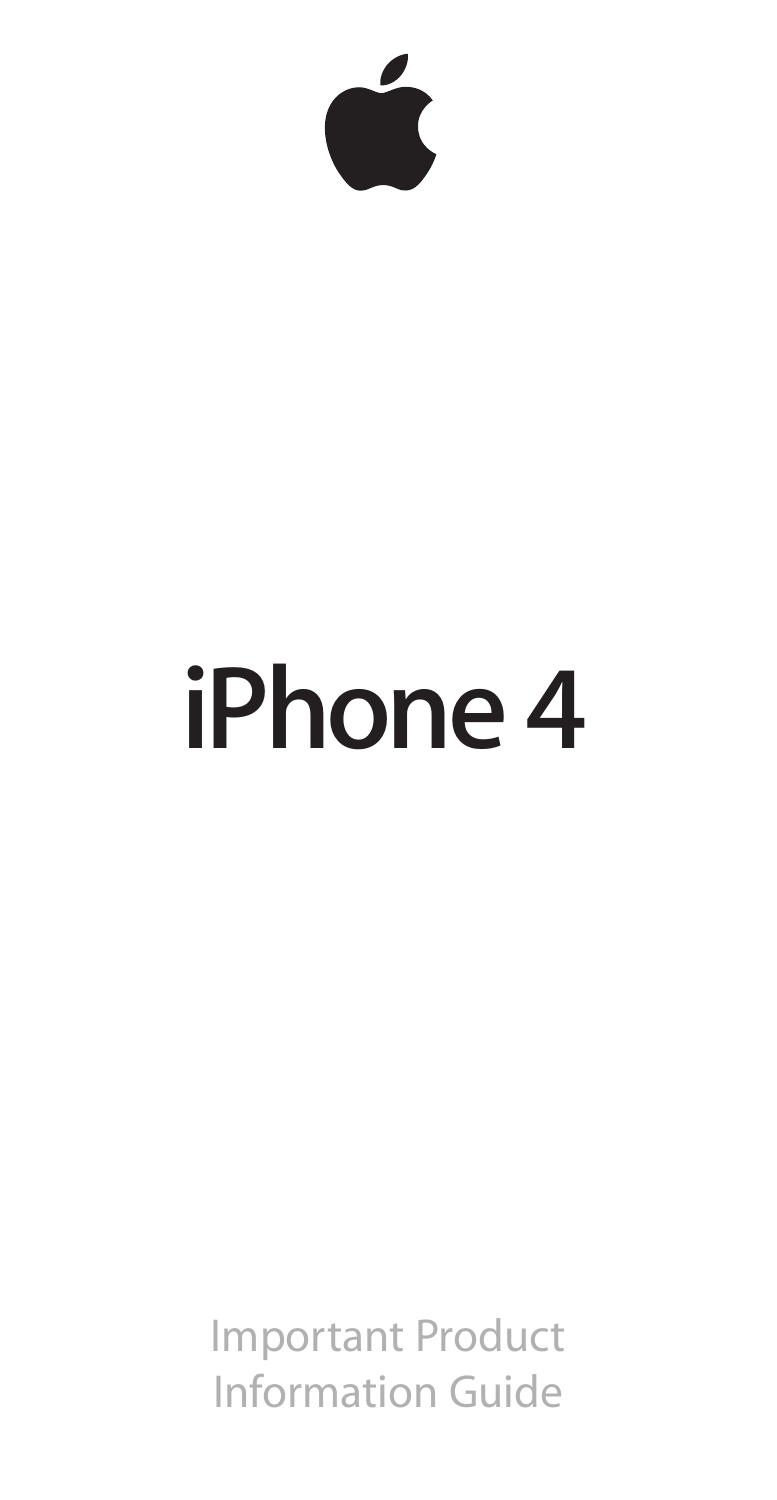This *Important Product Information Guide* contains safety and handling, regulatory, software license, and warranty information for iPhone.

Look for recycling, disposal, and other environmental information in the *iPhone User Guide* at: support.apple.com/manuals/iphone

> To avoid injury, read all operating instructions and the following safety information before using iPhone. For detailed operating instructions, read the *iPhone User Guide* on your iPhone by visiting help.apple.com/iphone or using the iPhone User Guide bookmark in Safari. For downloadable versions of the latest *iPhone User Guide* and this *Important Product Information Guide,* visit: support.apple.com/manuals/iphone

# Important Safety and Handling Information

*WARNING:*Failure to follow these safety instructions could result in fire, electric shock, or other injury or damage to iPhone or other property.

**Carrying and Handling iPhone**  iPhone contains sensitive components. Do not drop, disassemble, open, crush, bend, deform, puncture, shred, microwave, incinerate, paint, or insert foreign objects into iPhone. Do not use iPhone if it has been damaged—for example, if iPhone is cracked, punctured, or damaged by water.

The front and back covers of iPhone are made of glass. This glass could break if iPhone is dropped on a hard surface or receives a substantial impact or is crushed, bent, or deformed. If the glass chips or cracks, do not touch or attempt to remove the broken glass. Stop using iPhone until the glass is replaced by Apple or an Apple Authorized Service Provider. Glass cracked due to misuse or abuse is not covered under the warranty.

If you are concerned about scratching or abrasion, you can use one of the many cases sold separately.

**Keeping the Outside of iPhone Clean**  Clean iPhone immediately if it comes into contact with any contaminants that may cause stains, such as ink, dyes, makeup, dirt, food, oils, and lotions. To clean iPhone, unplug all cables and turn off iPhone (press and hold the Sleep/Wake button, and then slide the onscreen slider). Then use a soft, slightly damp, lint-free cloth. Avoid getting moisture in openings. Don't use window cleaners, household cleaners, aerosol sprays, solvents, alcohol, ammonia, or abrasives to clean iPhone. The front and back glass surfaces have an oleophobic coating. To remove fingerprints, simply wipe these surfaces with a soft, lint-free cloth. The ability of this coating to repel oil will diminish over time with normal usage, and rubbing the screen with an abrasive material will further diminish its effect and may scratch the glass.

**Avoiding Water and Wet Locations**  Do not use iPhone in rain, or near washbasins or other wet locations. Take care not to spill any food or liquid on iPhone. In case iPhone gets wet, unplug all cables, turn off iPhone (press and hold the Sleep/Wake button, and then slide the onscreen slider) before cleaning, and allow it to dry thoroughly before turning it on again. Do not attempt to dry iPhone with an external heat source, such as a microwave oven or hair dryer. Damage to iPhone caused by contact with liquid is not covered under the warranty.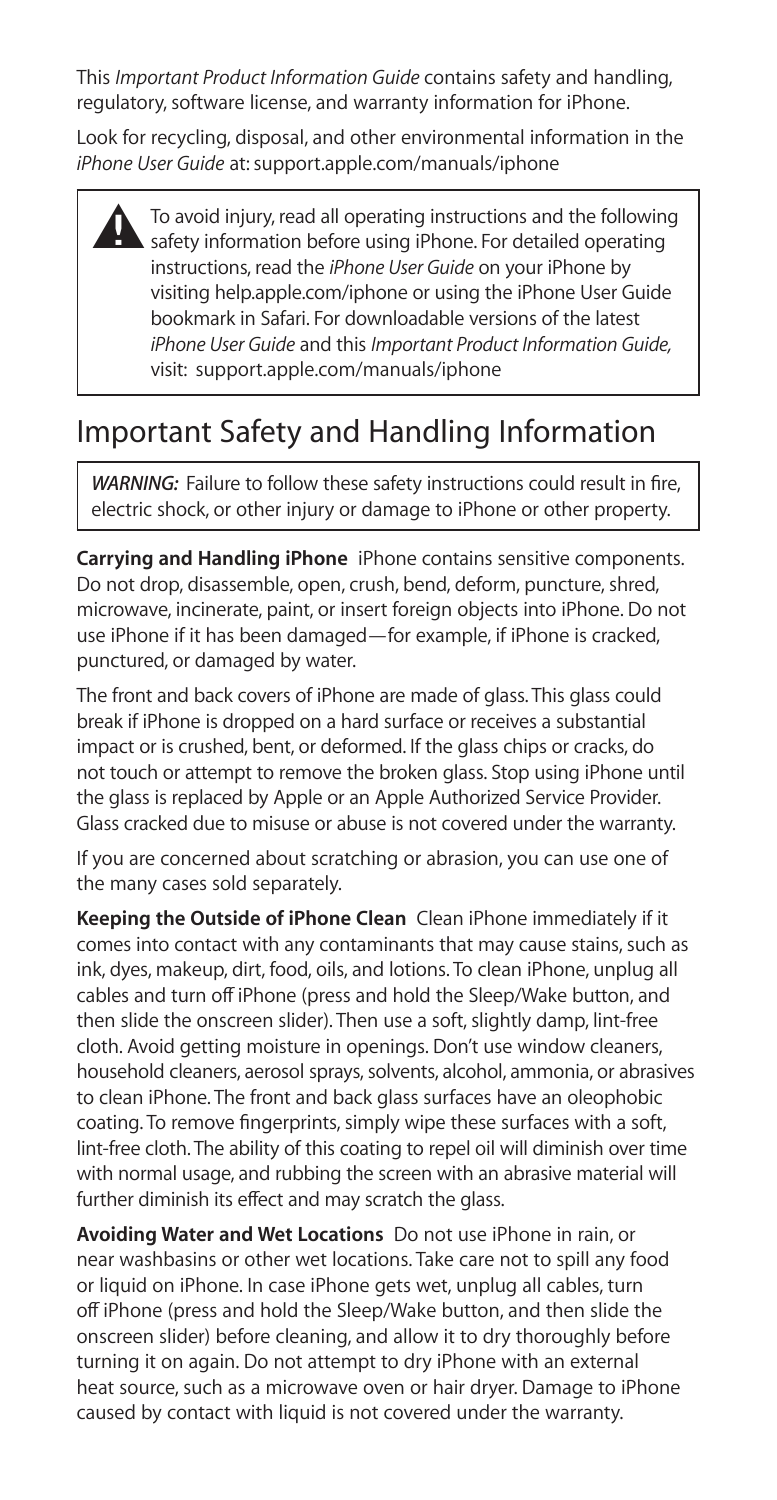**Repairing or Modifying iPhone**  Never attempt to repair or modify iPhone yourself. iPhone does not contain any user-serviceable parts, except for the SIM card and SIM tray. Disassembling iPhone, including the removal of external screws and back cover, may cause damage that is not covered under the warranty. Service should only be provided by Apple or an Apple Authorized Service Provider. If you have questions, contact Apple or an Apple Authorized Service Provider. For service information, go to:   www.apple.com/support/iphone/service/faq

**Battery Replacement**  Do not attempt to replace the rechargeable battery in iPhone yourself. The battery may only be replaced by Apple or an Apple Authorized Service Provider. For more information about battery replacement service, go to:

www.apple.com/support/iphone/service/battery

**Charging iPhone**  To charge iPhone, only use the Apple Dock Connector to USB Cable with an Apple USB Power Adapter or a high-power USB port on another device that is compliant with the USB 2.0 or 1.1 standard, another Apple-branded product or accessory designed to work with iPhone, or a third-party accessory certified to use the Apple "Works with iPhone" or "Made for iPhone" logo.

Read all safety instructions for any products and accessories before using with iPhone. Apple is not responsible for the operation of, or any damage caused by, third-party accessories or their compliance with safety and regulatory standards.

When you use the Apple USB Power Adapter to charge iPhone, make sure that the power adapter is fully assembled before you plug it into a power outlet. Then insert the Apple USB Power Adapter firmly into the power outlet. Do not connect or disconnect the Apple USB Power Adapter with wet hands.

The Apple USB Power Adapter may become warm during normal use. Always allow adequate ventilation around the Apple USB Power Adapter and use care when handling. Unplug the Apple USB Power Adapter if any of the following conditions exist:

- The power cord or plug has become frayed or damaged.
- The adapter is exposed to rain, liquid, or excessive moisture.
- The adapter case has become damaged.
- Â You suspect the adapter needs service or repair.
- Â You want to clean the adapter.

**Avoiding Hearing Damage**  Permanent hearing loss may occur if the receiver, earbuds, headphones, speakerphone, or earpieces are used at high volume. Set the volume to a safe level. You can adapt over time to a higher volume of sound that may sound normal but can be damaging to your hearing. If you experience ringing in your ears or muffled speech, stop listening and have your hearing checked. The louder the volume, the less time is required before your hearing could be affected. Hearing experts suggest that to protect your hearing:

**•** Limit the amount of time you use the receiver, earbuds, headphones, speakerphone, or earpieces at high volume.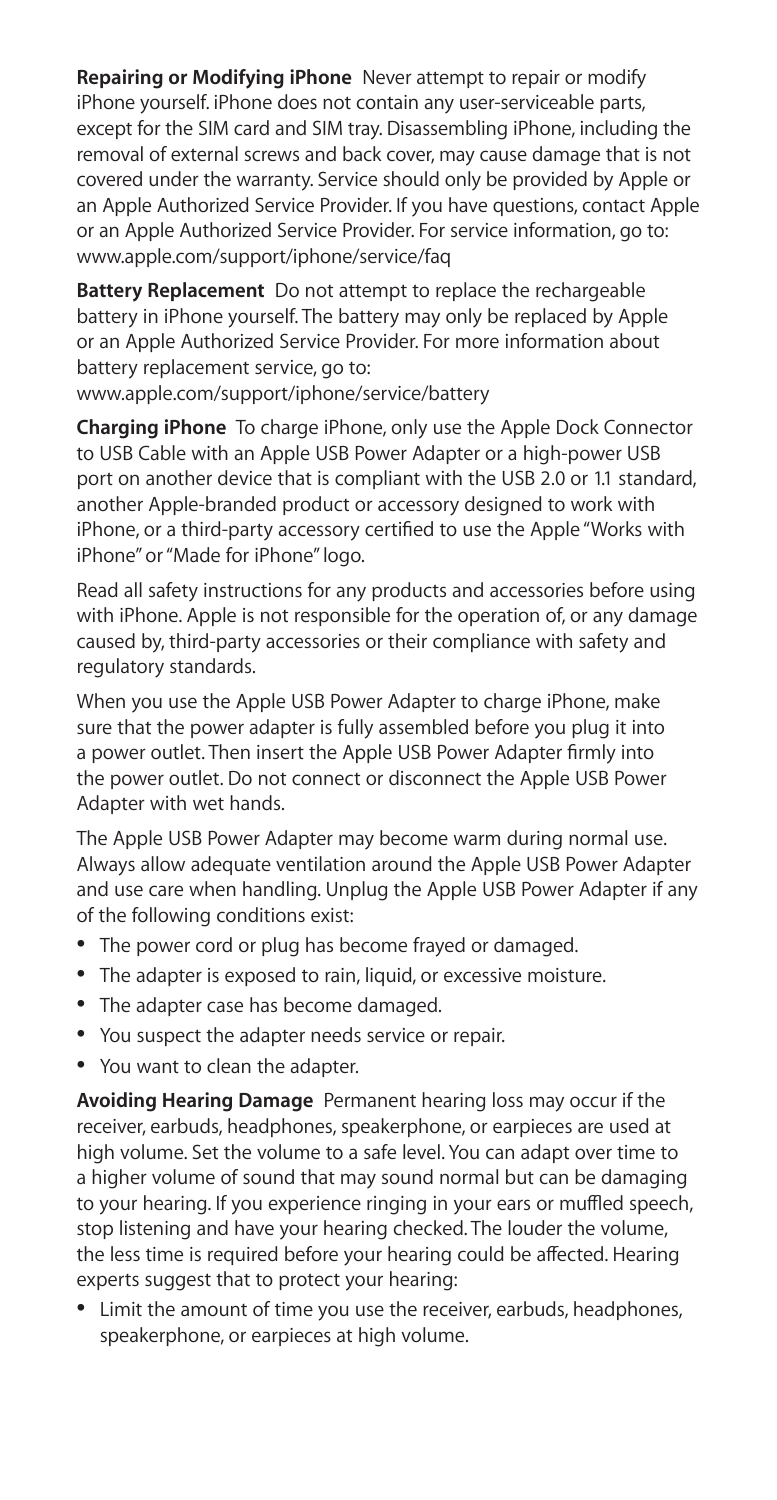- Avoid turning up the volume to block out noisy surroundings.
- Turn the volume down if you can't hear people speaking near you.

For information about how to set a maximum volume limit on iPhone, see the *iPhone User Guide.*

**Emergency Calls** You should not rely on wireless devices for essential communications, such as medical emergencies. Use of iPhone to call emergency services may not work in all locations or all operating conditions. Emergency numbers and services vary by region, and sometimes an emergency call cannot be placed due to network availability or environmental interference. Some cellular networks may not accept an emergency call from iPhone if it does not have a SIM, if the SIM is PIN-locked, or if you have not activated your iPhone.

**Driving and Riding Safely**  Use of iPhone alone or with headphones (even if used only in one ear) while driving a vehicle or riding a bicycle is not recommended and is illegal in some areas. Check and obey the laws and regulations on the use of mobile devices like iPhone in the areas where you drive or ride. Be careful and attentive while driving or riding a bicycle. If you decide to use iPhone while driving, keep in mind the following quidelines:<sup>1</sup>

- Â **Give full attention to driving or riding and to the road.** Using a mobile device while driving or riding may be distracting. If you find it disruptive or distracting while operating any type of vehicle, riding a bicycle, or performing any activity that requires your full attention, pull off the road and park before making or answering a call.
- Â **Get to know iPhone and its features such as Voice Control, Favorites, Recents, and Speaker.**

These features help you to place your call without taking your attention off the road. See the *iPhone User Guide* for more information.

- Â **Use a hands-free device.** Take advantage of one of the many compatible hands-free accessories available for use with iPhone. Use of a hands-free device may be required in some areas.
- Â **Position iPhone within easy reach.** Keep your eyes on the road. If you get an incoming call at an inconvenient time, let your voicemail answer it for you.
- Â **Try to plan calls when your car will be stationary.** Assess the traffic before dialing, or place calls when you are not moving or before pulling into traffic.
- Â **Let the person you are speaking with know you are driving.** If necessary, suspend the call in heavy traffic or hazardous weather conditions. Driving in rain, sleet, snow, ice, fog, and even heavy traffic can be hazardous.
- Â **Do not text, email, take notes, look up phone numbers, or perform any other activities that require your attention while driving.** Composing or reading texts and emails, jotting down a to-do list, or flipping through your address book takes attention away from your primary responsibility, driving safely.

<sup>1</sup> Adapted from the CTIA-The Wireless Association<sup>®</sup> Safe Driving Tips.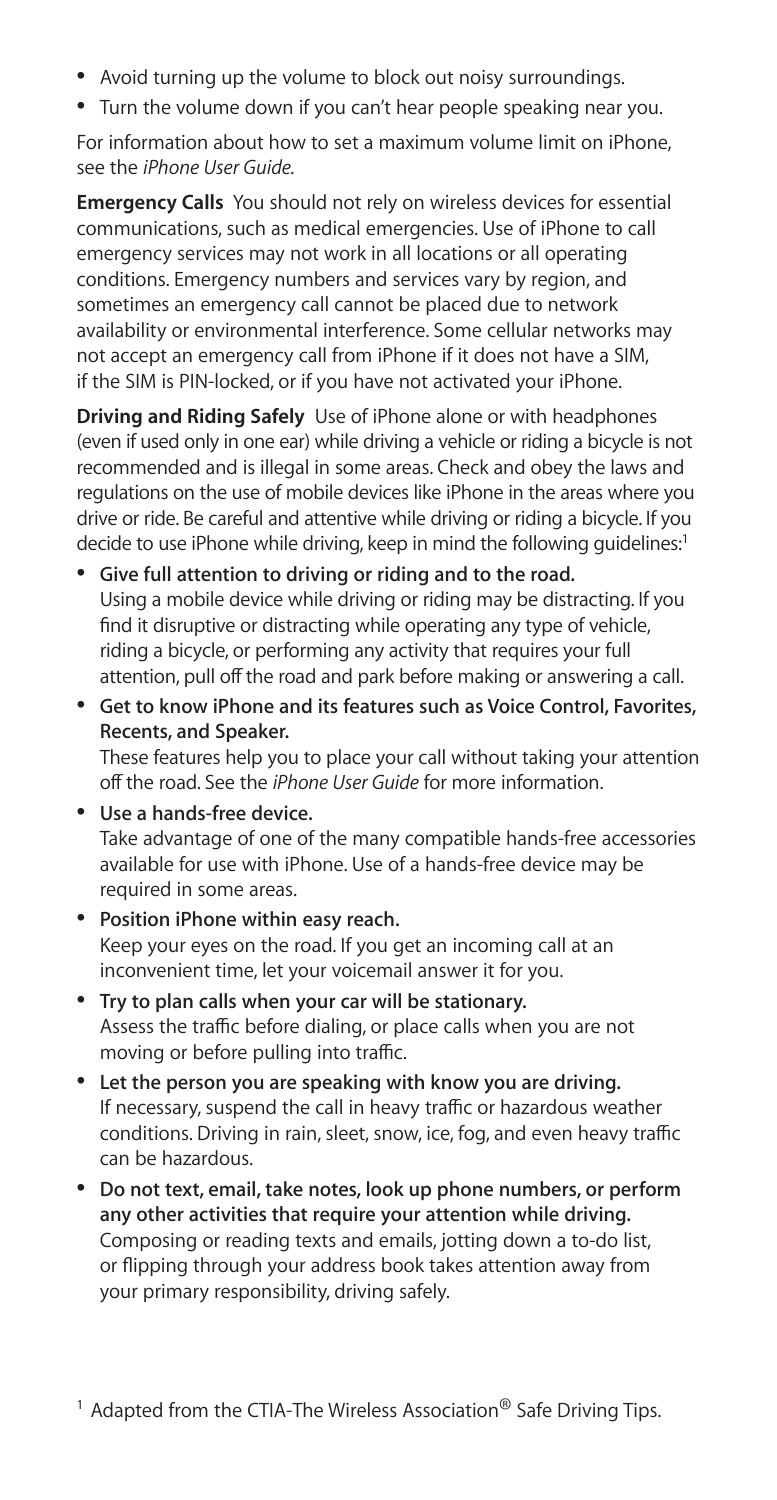Â **Do not engage in stressful or emotional conversations that may be distracting.** 

Make people you are talking with aware you are driving and suspend conversations that have the potential to divert your attention from the road.

**Navigating Safely**  Do not rely on iPhone applications that provide maps, digital compass headings, orientation information, directions, or location-based navigation to determine precise locations, proximity, orientation, distance, or direction. These applications should only be used for basic navigation assistance.

Maps, directions, and location-based applications depend on data services. These data services are subject to change and may not be available in all geographic areas, resulting in maps, digital compass headings, directions or location-based information that may be unavailable, inaccurate, or incomplete.

iPhone contains an internal digital compass located in the upper-right corner of iPhone. The accuracy of digital compass headings may be negatively affected by magnetic or other environmental interference, including interference caused by the close proximity of the magnets contained in the iPhone earbuds. Never rely solely on the digital compass for determining direction. Compare the information provided on iPhone to your surroundings and defer to posted signs to resolve any discrepancies.

Do not use location-based applications while performing activities that require your full attention. For important information about driving safety, see the "Driving and Riding Safely" section. Always comply with posted signs and the laws and regulations in the areas where you are using iPhone.

**For Vehicles Equipped with an Air Bag**  An air bag inflates with great force. Do not store iPhone or any of its accessories in the area over the air bag or in the air bag deployment area.

**Seizures, Blackouts, and Eyestrain**  A small percentage of people may be susceptible to blackouts or seizures (even if they have never had one before) when exposed to flashing lights or light patterns such as when playing games or watching video. If you have experienced seizures or blackouts or have a family history of such occurrences, you should consult a physician before playing games (if available) or watching videos on your iPhone. Discontinue use of iPhone and consult a physician if you experience headaches, blackouts, seizures, convulsion, eye or muscle twitching, loss of awareness, involuntary movement, or disorientation. To reduce risk of headaches, blackouts, seizures, and eyestrain, avoid prolonged use, hold iPhone some distance from your eyes, use iPhone in a well-lit room, and take frequent breaks.

**Choking Hazards**  iPhone contains small parts, which may present a choking hazard to small children. Keep iPhone and its accessories away from small children.

**Repetitive Motion**  When you perform repetitive activities such as typing or playing games on iPhone, you may experience occasional discomfort in your hands, arms, shoulders, neck, or other parts of your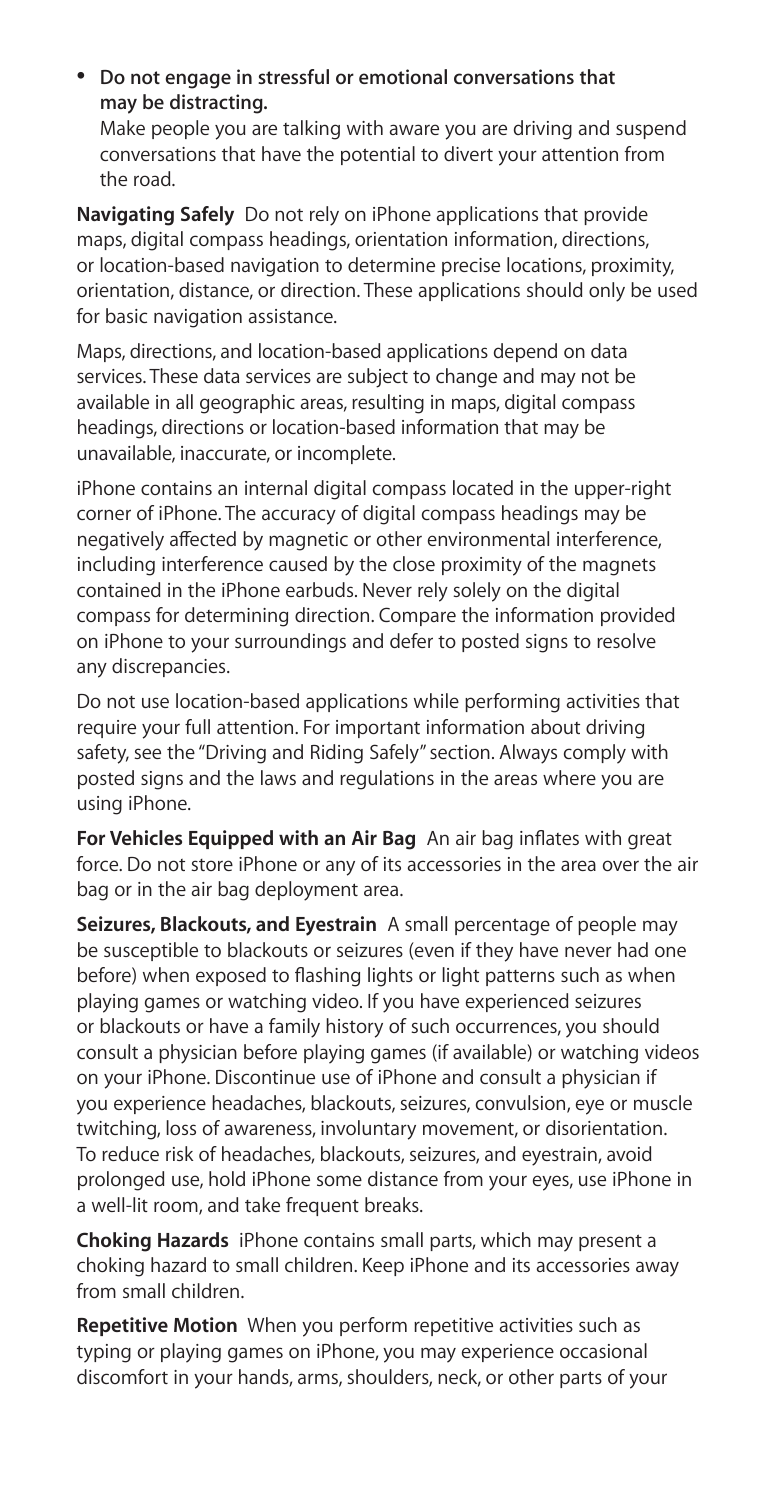body. Take frequent breaks and if you have discomfort during or after such use, stop use and see a physician.

**Potentially Explosive Atmospheres**  Turn off iPhone (press and hold the Sleep/Wake button, and then slide the onscreen slider) when in any area with a potentially explosive atmosphere. Do not charge iPhone, and obey all signs and instructions. Sparks in such areas could cause an explosion or fire, resulting in serious injury or even death.

Areas with a potentially explosive atmosphere are often, but not always, marked clearly. Potential areas may include: fueling areas (such as gas stations); below deck on boats; fuel or chemical transfer or storage facilities; vehicles using liquefied petroleum gas (such as propane or butane); areas where the air contains chemicals or particles (such as grain, dust, or metal powders); and any other area where you would normally be advised to turn off your vehicle engine.

**Using Connectors and Ports**  Never force a connector into a port. Check for obstructions on the port. If the connector and port don't join with reasonable ease, they probably don't match. Make sure that the connector matches the port and that you have positioned the connector correctly in relation to the port.

**Accessories and Wireless Performance**  Not all iPod accessories are fully compatible with iPhone. Turning on Airplane Mode on iPhone may eliminate audio interference between iPhone and an accessory. While Airplane mode is on, you cannot make or receive calls or use features that require wireless communication. Under some conditions, certain accessories may affect iPhone wireless performance. Reorienting or relocating iPhone and the connected accessory may improve wireless performance.

**Keeping iPhone Within Acceptable Temperatures**  iPhone is designed to be operated in temperatures between 0º and 35º C (32º to 95º F) and stored in temperatures between -20º and 45º C (-4º to 113º F). Low- or high-temperature conditions might temporarily shorten battery life or cause iPhone to temporarily stop working properly. Leaving iPhone in a parked vehicle or in direct sunlight can cause iPhone to exceed these storage or operating temperature ranges. Avoid dramatic changes in temperature or humidity when using iPhone as condensation may form on or within iPhone.

When you're using iPhone or charging the battery, it is normal for iPhone to get warm. The exterior of iPhone functions as a cooling surface that transfers heat from inside the unit to the cooler air outside.

**Exposure to Radio Frequency Energy**  iPhone contains radio transmitters and receivers. When on, iPhone receives and sends out radio frequency (RF) energy through its antennas. The iPhone cellular antenna is located at the bottom edge of iPhone, to the left of the Home button. The Wi-Fi and Bluetooth® antenna is located at the top edge of iPhone, to the right of the headset jack.

For optimal mobile device performance and to be sure that human exposure to RF energy does not exceed the FCC, IC, and European Union guidelines, always follow these instructions and precautions: When on a call using the built-in audio receiver in iPhone, hold iPhone with the dock connector pointed down toward your shoulder to increase separation from the antenna. When using iPhone near your body for voice calls or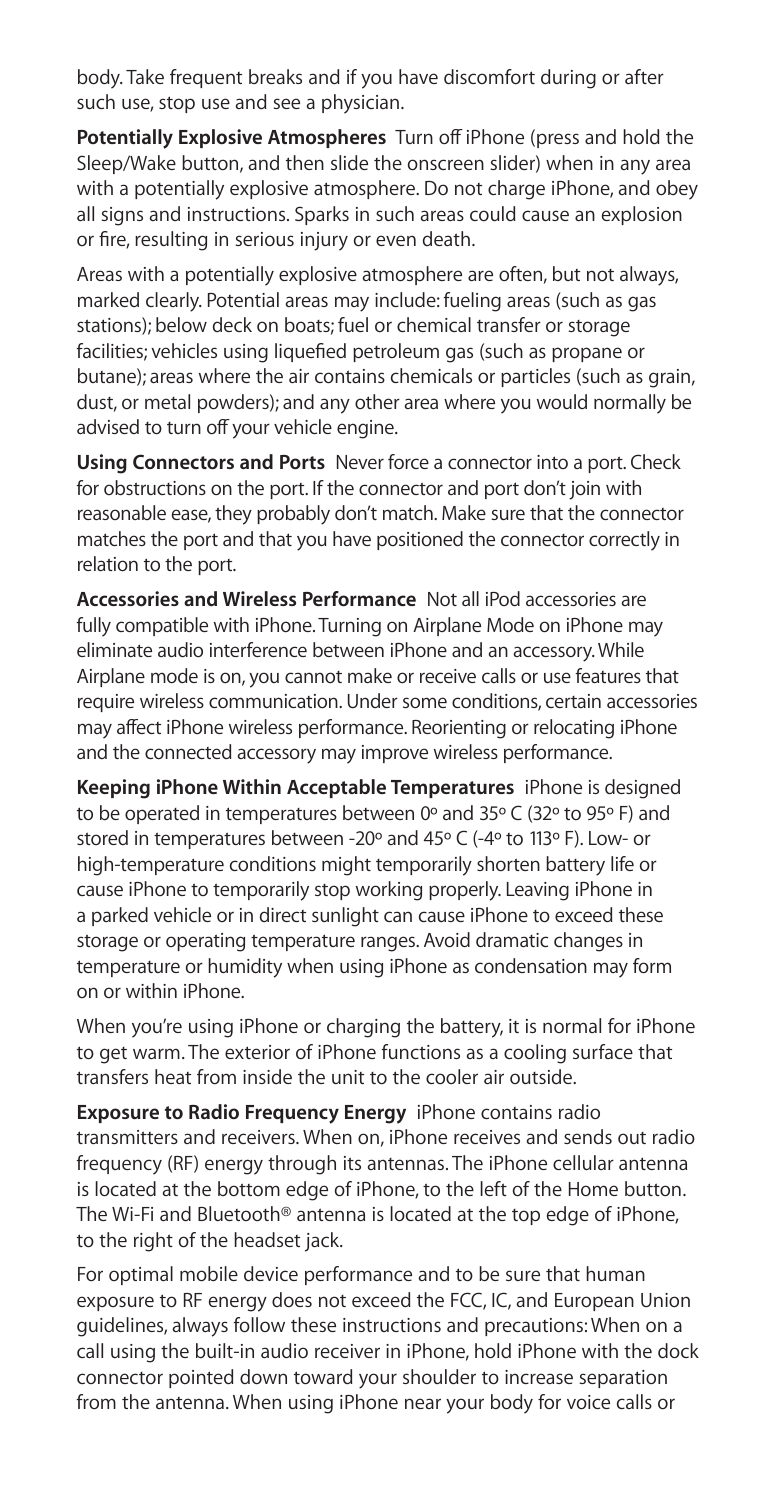for wireless data transmission over a cellular network, keep iPhone at least 15 mm (5/8 inch) away from the body, and only use carrying cases, belt clips, or holders that do not have metal parts and that maintain at least 15 mm (5/8 inch) separation between iPhone and the body.

iPhone is designed and manufactured to comply with the limits for exposure to RF energy set by the Federal Communications Commission (FCC) of the United States, Industry Canada (IC) of Canada, and regulating entities of Japan, the European Union, and other countries. The exposure standard employs a unit of measurement known as the specific absorption rate, or SAR. The SAR limit applicable to iPhone set by the FCC is 1.6 watts per kilogram (W/kg), 1.6 W/kg by Industry Canada, and 2.0 W/kg by the Council of the European Union. Tests for SAR are conducted using standard operating positions (i.e., at the ear and worn on the body) specified by these agencies, with iPhone transmitting at its highest certified power level in all tested frequency bands. Although SAR is determined at the highest certified power level in each frequency band, the actual SAR level of iPhone while in operation can be well below the maximum value because iPhone adjusts its cellular transmitting power based in part on proximity to the wireless network. In general, the closer you are to a cellular base station, the lower the cellular transmitting power level.

iPhone has been tested,<sup>2</sup> and meets the FCC, IC, and European Union RF exposure guidelines for cellular, Wi-Fi, and Bluetooth operation. iPhone's maximum SAR value for each frequency band is outlined below:

| <b>Frequency Band</b> | $B$ odv $3$ | Head | FCC & IC 1q SAR Limit (W/kq) |
|-----------------------|-------------|------|------------------------------|
| GSM 850               | 1.11        | 1.00 | 1.6                          |
| GSM 1900              | 0.43        | 117  | 1.6                          |
| <b>UMTS II 1900</b>   | 0.43        | 117  | 1.6                          |
| UMTS V 850            | 1.11        | 1.00 | 1.6                          |
| Wi-Fi                 | 0.07        | 0.88 | 1.6                          |

| <b>Frequency Band</b> | Body <sup>3</sup> | Head | EU 10g SAR Limit (W/kg) |
|-----------------------|-------------------|------|-------------------------|
| <b>FGSM 900</b>       | 0.74              | 0.66 | 2.0                     |
| <b>GSM 1800</b>       | 0.28              | 0.59 | 20                      |
| <b>UMTS L2100</b>     | 0.36              | 0.93 | 20                      |

- <sup>2</sup> The device was tested by Compliance Certification Services, Fremont, CA according to measurement standards and procedures specified in FCC OET Bulletin 65, Supplement C (Edition 01-01) and IEEE P1528.1, April 21 2003, and Canada RSS 102, Issue 4, March 2010. iPhone adheres to the European Council Recommendation of 12 July 1999 on the Limitation of Exposure of the General Public to Electromagnetic Fields [1999/519/EC].
- <sup>3</sup> iPhone positioned 15 mm (5/8 inch) away from the body.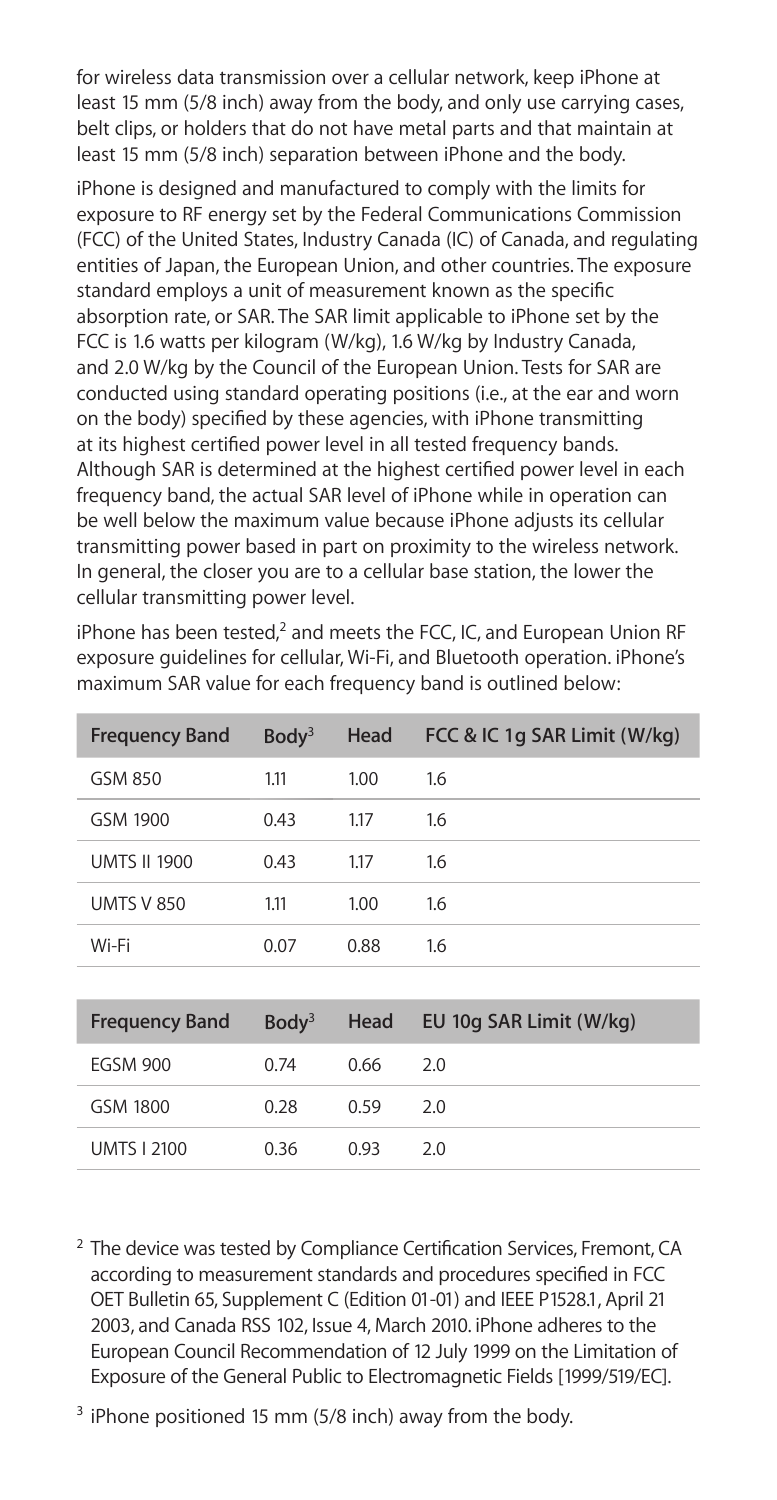| <b>Frequency Band</b> | Body <sup>3</sup> |      | Head EU 10g SAR Limit (W/kg) |
|-----------------------|-------------------|------|------------------------------|
| UMTS VIII 900         | 0.74              | 0.66 | 20                           |
| Wi-Fi                 | 0.05              | 0.36 | 2.0                          |

iPhone's SAR measurement may exceed the FCC exposure guidelines for body-worn operation if positioned less than 15 mm (5/8 inch) from the body (e.g., when carrying iPhone in your pocket).

If you are still concerned about exposure to RF energy, you can further limit your exposure by limiting the amount of time using iPhone, since time is a factor in how much exposure a person receives, and by using a hands-free device and placing more distance between your body and iPhone, since exposure level drops off dramatically with distance.

**Additional Information**  For more information from the FCC about exposure to RF energy, see:  www.fcc.gov/oet/rfsafety

The FCC and the U.S. Food and Drug Administration (FDA) also maintain a consumer website at www.fda.gov/Radiation-EmittingProducts/ RadiationEmittingProductsandProcedures/HomeBusinessandEntertainment/ CellPhones/default.htm to address inquiries about the safety of mobile phones. Please check the website periodically for updates.

For information about the scientific research related to RF energy exposure, see the EMF Research Database maintained by the World Health Organization at:  www.who.int/peh-emf/research/database

**Radio Frequency Interference**  Radio-frequency emissions from electronic equipment can negatively affect the operation of other electronic equipment causing them to malfunction. Although iPhone is designed, tested, and manufactured to comply with regulations governing radio frequency emission in countries such as the United States, Canada, the European Union, and Japan, the wireless transmitters and electrical circuits in iPhone may cause interference in other electronic equipment. Therefore, please take the following precautions:

**Aircraft**  Use of iPhone may be prohibited while traveling in aircraft. For more information about using Airplane Mode to turn off the iPhone wireless transmitters, see the *iPhone User Guide*.

**Vehicles**  Radio frequency emissions from iPhone may affect electronic systems in motor vehicles. Check with the manufacturer or its representative regarding your vehicle.

**Pacemakers**  The Health Industry Manufacturers Association recommends that a minimum separation of 15 cm (6 inches) be maintained between a handheld wireless phone and a pacemaker to avoid potential interference with the pacemaker. Persons with pacemakers:

- Â Should *always* keep iPhone more than 15 cm (6 inches) from the pacemaker when the phone is turned on
- Â Should not carry iPhone in a breast pocket
- Â Should use the ear opposite the pacemaker to minimize the potential for interference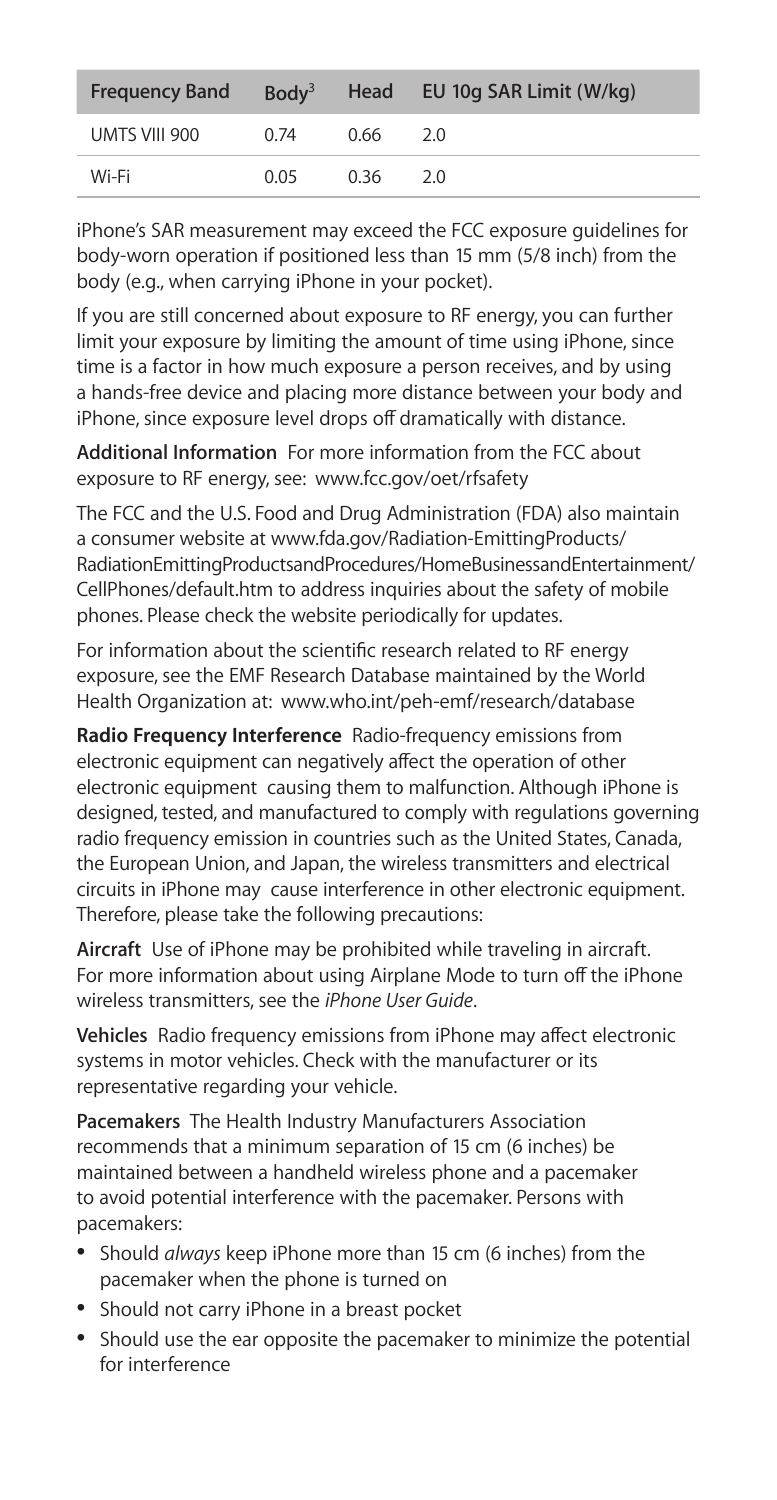If you have any reason to suspect that interference is taking place, turn iPhone *off* immediately. (Press and hold the Sleep/Wake button until the red slider appears, then drag the slider.)

**Hearing Aids**  iPhone may interfere with hearing aids. If it does, consult the hearing aid manufacturer or your physician for alternatives or remedies.

**Other Medical Devices**  If you use any other personal medical device, consult the device manufacturer or your physician to determine if it is adequately shielded from radio frequency emissions from iPhone.

**Health Care Facilities**  Hospitals and health care facilities may use equipment that is particularly sensitive to external radio frequency emissions. Turn iPhone off when staff or posted signs instruct you to do so.

**Blasting Areas and Posted Facilities**  To avoid interfering with blasting operations, turn off iPhone when in a "blasting area" or in areas posted "Turn off two-way radio." Obey all signs and instructions.

# Certification and Compliance

See iPhone for the certification and compliance marks specific to that device. To view, choose Settings > General > About > Regulatory.

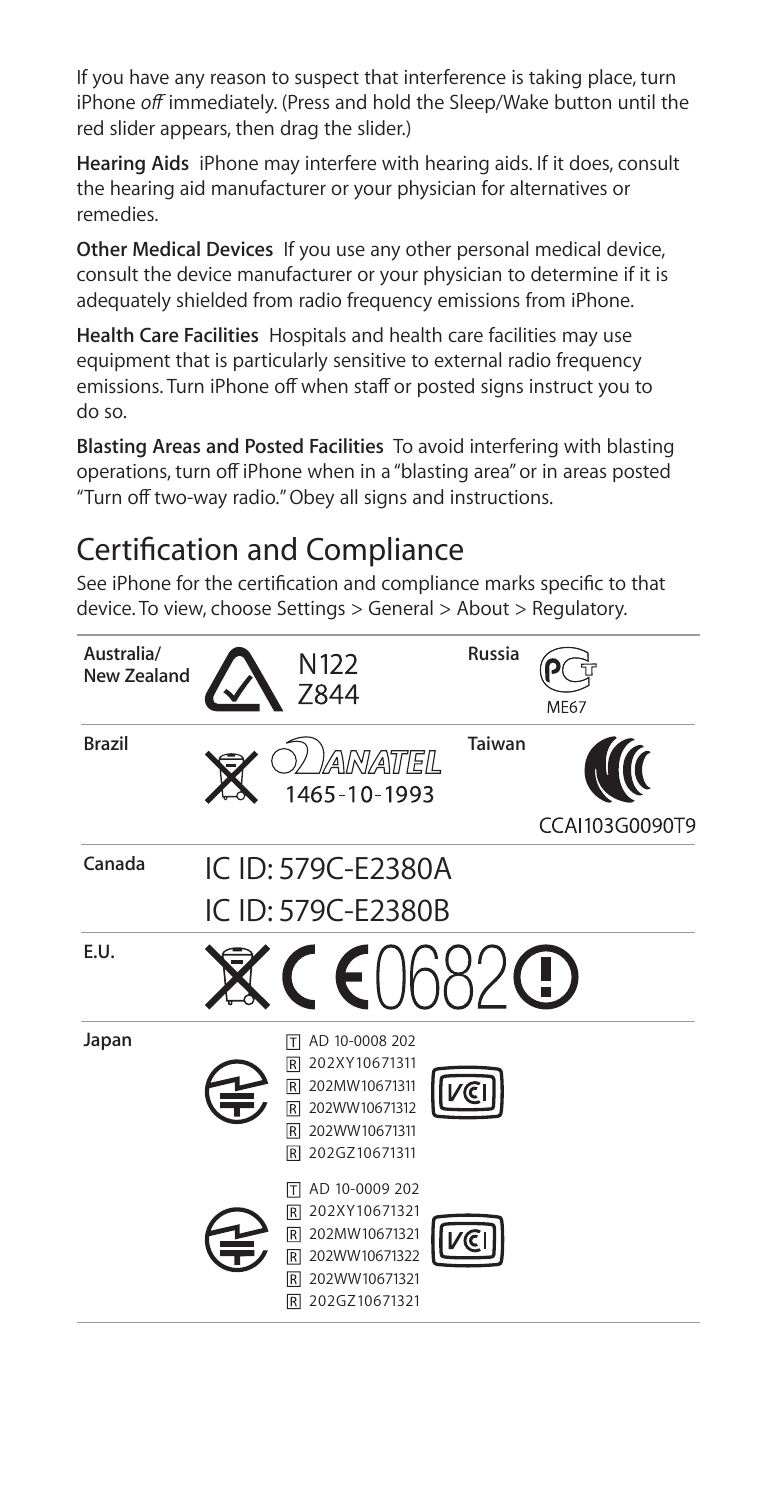| Mexico                                |                                                  | Singapore                                | Complies with<br><b>IDA Standards</b><br>DB00063 |
|---------------------------------------|--------------------------------------------------|------------------------------------------|--------------------------------------------------|
| South Africa                          | TA-2010/956<br>I C(A's A TA-2010/957<br>Approved |                                          |                                                  |
| Thailand                              |                                                  | CLASS B<br>NTC ID. B38504-10-0242        |                                                  |
| <b>United Arab</b><br><b>Emerites</b> |                                                  | TRA ID: 0016472/08<br>TA: ER0039287/10   |                                                  |
| U.S.                                  |                                                  | FCC ID: BCG-F2380A<br>FCC ID: BCG-F2380B |                                                  |

*Important:*Changes or modifications to this product not authorized by Apple could void the EMC and wireless compliance and negate your authority to operate the product. This product has demonstrated EMC compliance under conditions that included the use of compliant peripheral devices and shielded cables between system components. It is important that you use compliant peripheral devices and shielded cables between system components to reduce the possibility of causing interference to radios, televisions, and other electronic devices.

# **FCC Compliance Statement**

This device complies with part 15 of the FCC rules. Operation is subject to the following two conditions: (1) this device may not cause harmful interference, and (2) this device must accept any interference received, including interference that may cause undesired operation.

*Note:*  This equipment has been tested and found to comply with the limits for a Class B digital device, pursuant to part 15 of the FCC Rules. These limits are designed to provide reasonable protection against harmful interference in a residential installation. This equipment generates, uses, and can radiate radio frequency energy and, if not installed and used in accordance with the instructions, may cause harmful interference to radio communications. However, there is no guarantee that interference will not occur in a particular installation. If this equipment does cause harmful interference to radio or television reception, which can be determined by turning the equipment off and on, the user is encouraged to try to correct the interference by one or more of the following measures:

- Reorient or relocate the receiving antenna.
- Â Increase the separation between the equipment and receiver.
- Â Connect the equipment into an outlet on a circuit different from that to which the receiver is connected.
- Â Consult the dealer or an experienced radio/TV technician for help.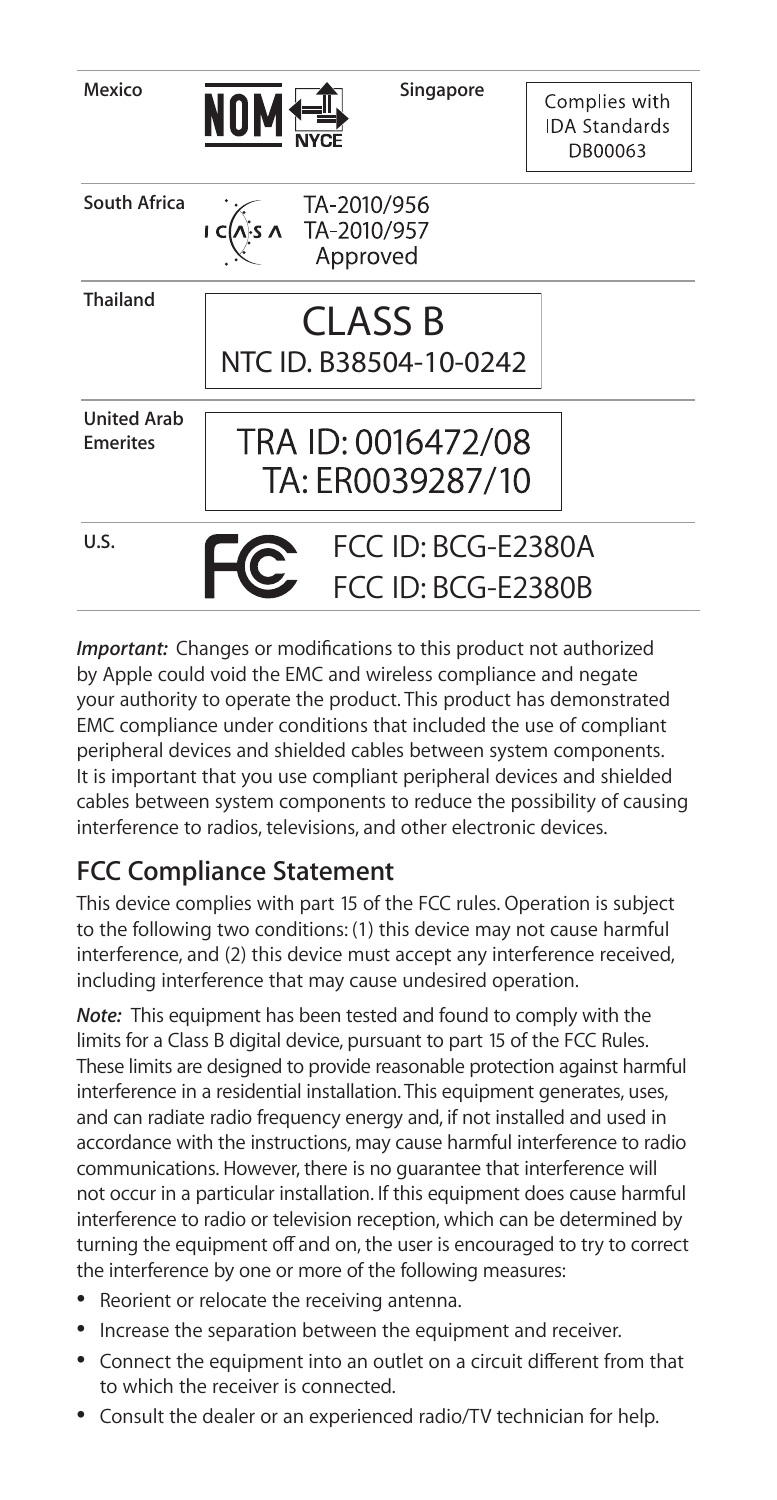## **Canadian Compliance Statement**

Complies with the Canadian ICES-003 Class B specifications. Cet appareil numérique de la Classe B est conforme à la norme NMB-003 du Canada. This device complies with RSS 210 of Industry Canada. This Class B device meets all the requirements of the Canadian interference-causing equipment regulations. Cet appareil numérique de la Classe B respecte toutes les exigences du Réglement sur le matériel brouilleur du Canada.

# **European Union Regulatory Conformance**

The equipment complies with the RF Exposure Requirement 1999/519/EC, Council Recommendation of 12 July 1999 on the limitation of exposure of the general public to electromagnetic fields (0–300 GHz). This equipment meets the following conformance standards:

EN 300 328, EN 301 489-17, EN 301 511, EN 301 908, EN 50385

This wireless device complies with the R&TTE Directive.

# **EU Declaration of Conformity**

**Български**  Apple Inc. декларира, че това устройство с клетъчен, Wi-Fi и Bluetooth предавател е в съответствие със съществените

изисквания и другите приложими правила на Директива 1999/5/ЕС. **Česky**Společnost Apple Inc. tímto prohlašuje, že toto mobilní zařízení s technologií Wi-Fi a Bluetooth vyhovuje základním požadavkům a dalším příslušným ustanovením směrnice 1999/5/ES.

**Dansk**Undertegnede Apple Inc. erklærer herved, at følgende udstyr cellular, Wi-Fi og Bluetooth overholder de væsentlige krav og øvrige relevante krav i direktiv 1999/5/EF.

**Deutsch**Hiermit erklärt Apple Inc., dasssich Mobiltelefon, Wi-Fi und Bluetooth in Übereinstimmung mit den grundlegenden Anforderungen und den übrigen einschlägigen Bestimmungen der Richtlinie 1999/5/EG befinden.

**Eesti**Käesolevaga kinnitab Apple Inc., et see mobiil-, Wi-Fi- ja Bluetooth-seade vastab direktiivi 1999/5/EÜ põhinõuetele ja nimetatud direktiivist tulenevatele teistele asjakohastele sätetele.

**English**Hereby, Apple Inc. declares that this cellular, Wi-Fi, and Bluetooth device is in compliance with the essential requirements and other relevant provisions of Directive 1999/5/EC.

**Español**Por medio de la presente Apple Inc. declara que este dispositivo celular, Wi-Fi y Bluetooth cumple con los requisitos esenciales y cualesquiera otras disposiciones aplicables o exigibles de la Directiva 1999/5/CE.

**Ελληνικά**Mε την παρούσα, η Apple Inc. δηλώνει ότι αυτή η συσκευή κινητού, Wi-Fi και Bluetooth συμμορφώνεται προς τις βασικές απαιτήσεις και τις λοιπές σχετικές διατάξεις της Οδηγίας 1999/5/ΕΚ. **Français**Par la présente Apple Inc. déclare que l'appareil cellulaire, Wi-Fi, et Bluetooth est conforme aux exigences essentielles et aux autres dispositions pertinentes de la directive 1999/5/CE.

**Islenska**Apple Inc. lýsir því hér með yfir að þetta tæki, sem er farsími, þráðlaus og með blátannartækni (e: cellular, Wi-Fi and Bluetooth,) fullnægir lágmarkskröfum og öðrum viðeigandi ákvæðum Evróputilskipunar 1999/5/EC.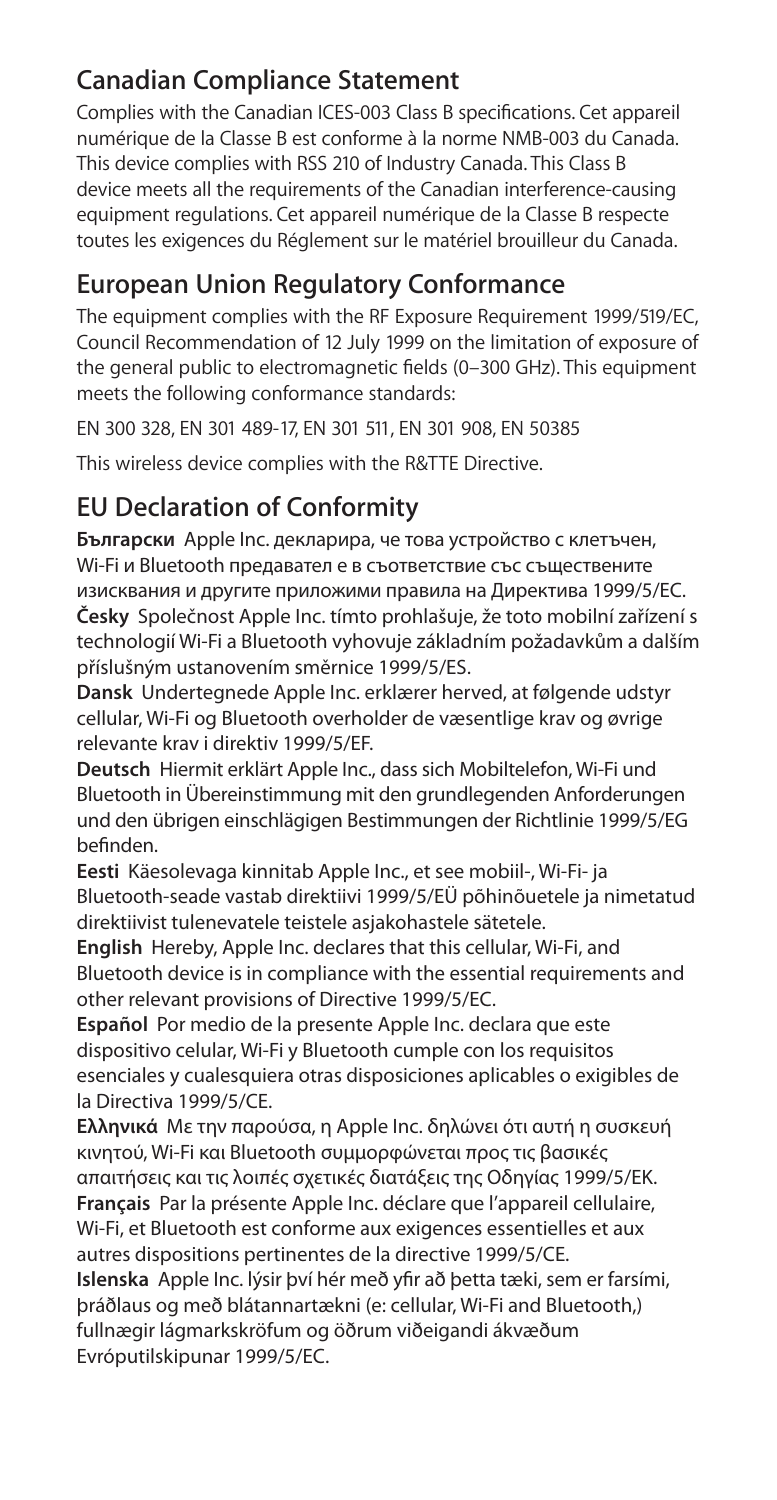**Italiano**Con la presente Apple Inc. dichiara che questo dispositivo cellulare, Wi-Fi e Bluetooth è conforme ai requisiti essenziali ed alle altre disposizioni pertinenti stabilite dalla direttiva 1999/5/CE.

**Latviski**Ar šo Apple Inc. deklarē, ka cellular, Wi-Fi un Bluetooth ierīce atbilst Direktīvas 1999/5/EK būtiskajām prasībām un citiem ar to saistītajiem noteikumiem.

Lietuvių Šiuo "Apple Inc." deklaruoja, kad korinio, "Wi-Fi" ir "Bluetooth" ryšio įrenginys atitinka esminius reikalavimus ir kitas 1999/5/EB Direktyvos nuostatas.

**Magyar**Alulírott, Apple Inc. nyilatkozom, hogy a mobil, Wi-Fi és Bluetooth megfelel a vonatkozó alapvetõ követelményeknek és az 1999/5/EC irányelv egyéb elõírásainak.

**Nederlands**Hierbij verklaart Apple Inc. dat het toestel cellular, Wi-Fi, en Bluetooth in overeenstemming is met de essentiële eisen en de andere bepalingen van richtlijn 1999/5/EG.

**Norsk**Apple Inc. erklærer herved at dette mobiltelefon-, Wi-Fi- og Bluetooth-apparatet er i samsvar med de grunnleggende kravene og øvrige relevante krav i EU-direktivet 1999/5/EF.

**Polski**Niniejszym Apple Inc. oświadcza, że ten telefon komórkowy, urządzenie Wi-Fi oraz Bluetooth są zgodne z zasadniczymi wymogami oraz pozostałymi stosownymi postanowieniami Dyrektywy 1999/5/EC.

**Português**Apple Inc. declara que este dispositivo móvel, Wi-Fi e Bluetooth está em conformidade com os requisitos essenciais e outras disposições da Directiva 1999/5/CE.

**Română**Prin prezenta, Apple Inc. declară că acest aparat celular, Wi-Fi și Bluetooth este în conformitate cu cerintele esențiale și cu celelalte prevederi relevante ale Directivei 1999/5/CE.

**Slovensko**Apple Inc. izjavlja, da so celične naprave ter naprave Wi-Fi in Bluetooth skladne z bistvenimi zahtevami in ostalimi ustreznimi določili direktive 1999/5/ES.

**Slovensky**Apple Inc. týmto vyhlasuje, že toto mobilné, Wi-Fi & Bluetooth zariadenie spĺňa základné požiadavky a všetky príslušné ustanovenia Smernice 1999/5/ES.

**Suomi**Apple Inc. vakuuttaa täten, että tämä matkapuhelin-, Wi-Fiia Bluetooth-tyyppinen laite on direktiivin 1999/5/EY oleellisten vaatimusten ja sitä koskevien direktiivin muiden ehtojen mukainen.

**Svenska**Härmed intygar Apple Inc. att denna mobiltelefoni-, Wi-Fi-, och Bluetooth-enhet står i överensstämmelse med de väsentliga egenskapskrav och övriga relevanta bestämmelser som framgår av direktiv 1999/5/EG.

A copy of the EU Declaration of Conformity is available at: www.apple.com/euro/compliance

AT RG RECYCZ DK FE FLER DE GRIHL IE IT LV LT LU MT NL PL PT  $RO$  $\overline{\mathsf{sk}}$  $ES$  $SEGBIBLINOCH$ 

iPhone can be used in the following countries:

# **European Community Restrictions**

**Français**Pour usage en intérieur uniquement. Consultez l'Autorité de Régulation des Communications Electroniques et des Postes (ARCEP) pour connaître les limites d'utilisation des canaux 1 à 13. www.arcep.fr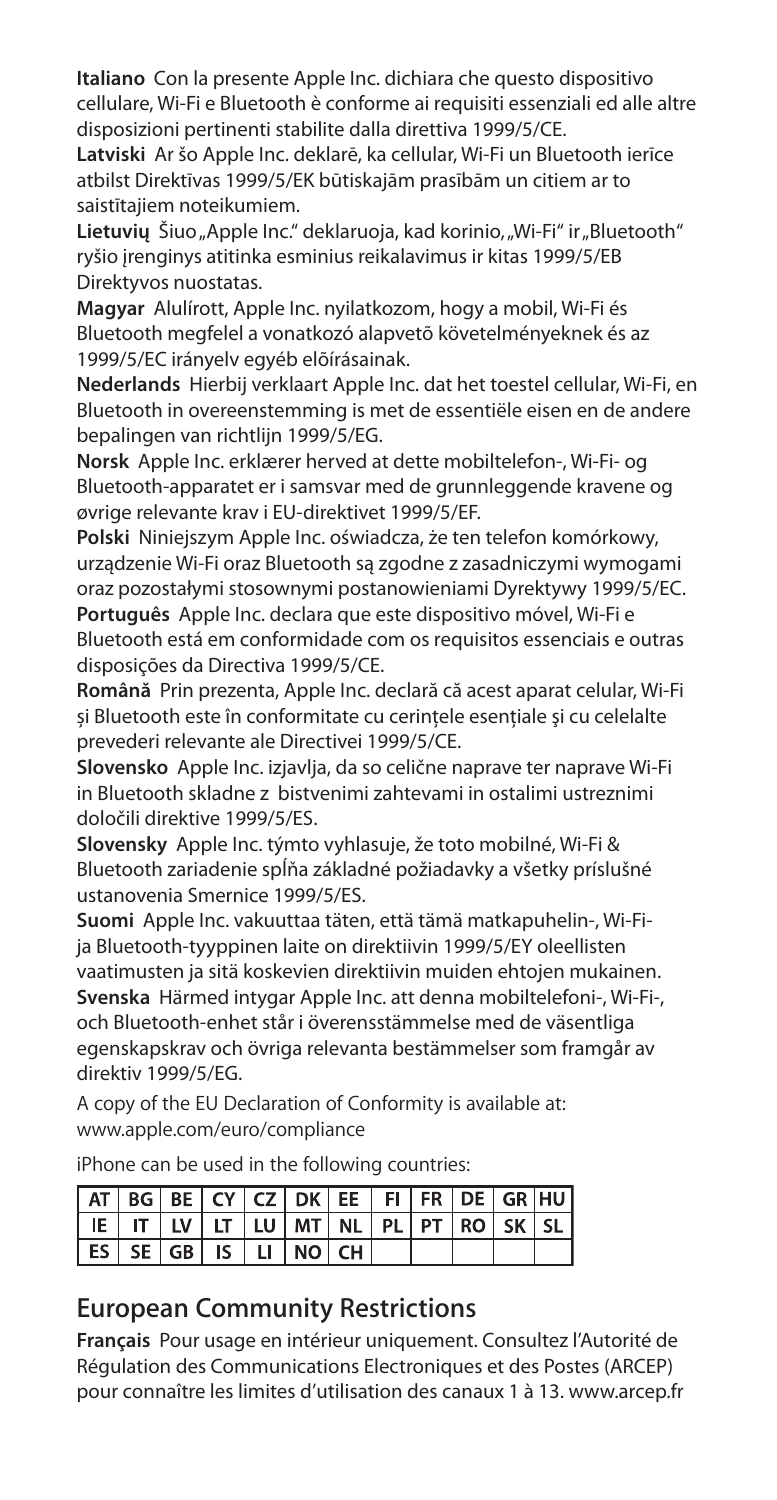**Italiano**Approvato esclusivamente per l'uso in locali chiusi. L'utilizzo all'esterno dei propri locali è subordinato al rilascio di un'autorizzazione generale.

# **Japan Compliance Statement—VCCI Class B Statement**

#### 情報処理装置等電波障害自主規制について

この装置は、情報処理装置等需波障実白主規制協議会 (VCCI)の 基準に基づくクラスB情報技術装置です。この装置は家庭環境で 使用されることを目的としていますが、この装置がラジオやテレ ビジョン受信機に近接して使用されると、受信障害を引き起こす ことがあります。

取扱説明書に従って正しい取扱をしてください。

# iPhone Terms and Conditions

*IMPORTANT:* BY USING YOUR iPHONE, YOU ARE AGREEING TO BE BOUND BY THE FOLLOWING APPLE AND THIRD PARTY TERMS:

- A. APPLE iPHONE SOFTWARE LICENSE AGREEMENT
- B. NOTICES FROM APPLE
- C. GOOGLE MAPS TERMS AND CONDITIONS
- D. YOUTUBE TERMS AND CONDITIONS

## **APPLE INC. iPHONE SOFTWARE LICENSE AGREEMENT Single Use License**

**PLEASE READ THIS SOFTWARE LICENSE AGREEMENT ("LICENSE") CAREFULLY BEFORE USING YOUR iPHONE OR DOWNLOADING THE SOFTWARE UPDATE ACCOMPANYING THIS LICENSE. BY USING YOUR iPHONE OR DOWNLOADING THIS SOFTWARE UPDATE, AS APPLICABLE, YOU ARE AGREEING TO BE BOUND BY THE TERMS OF THIS LICENSE, UNLESS YOU RETURN THE iPHONE IN ACCORDANCE WITH APPLE'S RETURN POLICY. IF YOU DO NOT AGREE TO THE TERMS OF THIS LICENSE, DO NOT USE THE iPHONE OR DOWNLOAD THIS SOFTWARE UPDATE. IF YOU DO NOT AGREE TO THE TERMS OF THE LICENSE, YOU MAY RETURN THE iPHONE WITHIN THE RETURN PERIOD TO THE APPLE STORE OR AUTHORIZED DISTRIBUTOR WHERE YOU OBTAINED IT FOR A REFUND, SUBJECT TO APPLE'S RETURN POLICY FOUND AT http://www.apple.com/legal/sales\_policies/.**

**1. General.** The software (including Boot ROM code and other embedded software), documentation, interfaces, content, fonts and any data that came with your iPhone ("Original iPhone Software"), as may be updated or replaced by feature enhancements, software updates or system restore software provided by Apple ("iPhone Software Updates"), whether in read only memory, on any other media or in any other form (the Original iPhone Software and iPhone Software Updates are collectively referred to as the "iPhone Software") are licensed, not sold, to you by Apple Inc. ("Apple") for use only under the terms of this License. Apple and its licensors retain ownership of the iPhone Software itself and reserve all rights not expressly granted to you.

Apple, at its discretion, may make available future updates to the operating system software for your iPhone. Updates, if any, may not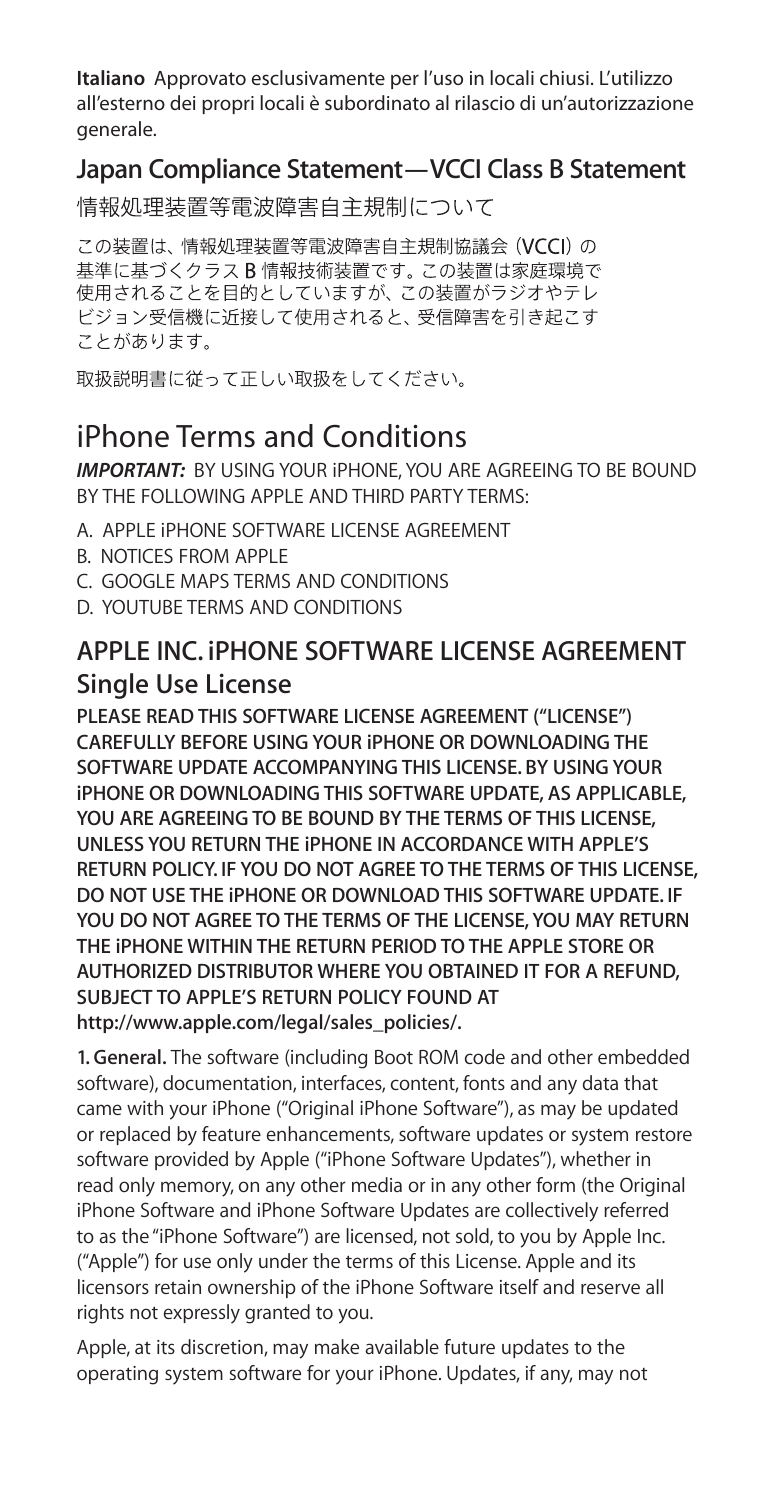necessarily include all existing software features, or new features that Apple releases for newer iPhone models.

#### **2. Permitted License Uses and Restrictions.**

(a) Subject to the terms and conditions of this License, you are granted a limited non-exclusive license to use the iPhone Software on a single Apple-branded iPhone. Except as permitted in Section 2(b) below, this License does not allow the iPhone Software to exist on more than one Apple-branded iPhone at a time or on any other phone, and you may not distribute or make the iPhone Software available over a network where it could be used by multiple devices at the same time. This License does not grant you any rights to use Apple proprietary interfaces and other intellectual property in the design, development, manufacture, licensing or distribution of third party devices and accessories, or third party software applications, for use with the iPhone. Some of those rights are available under separate licenses from Apple. For more information on developing third party devices and accessories for the iPhone, please email madeforipod@apple.com. For more information on developing software applications for the iPhone, please email devprograms@apple.com.

(b) Subject to the terms and conditions of this License, you are granted a limited non-exclusive license to download iPhone Software Updates that may be made available by Apple for your model of the iPhone to update or restore the software on any such iPhone that you own or control. This License does not allow you to update or restore iPhones that you do not control or own, and you may not distribute or make the iPhone Software Updates available over a network where they could be used by multiple devices or multiple computers at the same time. You may make one copy of the iPhone Software Updates stored on your computer in machine-readable form for backup purposes only, provided that the backup copy must include all copyright or other proprietary notices contained on the original.

(c) You may not and you agree not to, or to enable others to, copy (except as expressly permitted by this License), decompile, reverse engineer, disassemble, attempt to derive the source code of, decrypt, modify, or create derivative works of the iPhone Software or any services provided by the iPhone Software, or any part thereof (except as and only to the extent any foregoing restriction is prohibited by applicable law or to the extent as may be permitted by licensing terms governing use of open-sourced components included with the iPhone Software). Any attempt to do so is a violation of the rights of Apple and its licensors of the iPhone Software.

(d) By storing content on your iPhone you are making a digital copy. In some jurisdictions, it is unlawful to make digital copies without prior permission from the rightsholder. The iPhone Software may be used to reproduce materials so long as such use is limited to reproduction of non-copyrighted materials, materials in which you own the copyright, or materials you are authorized or legally permitted to reproduce.

(e) You agree to use the iPhone Software and the Services (as defined in Section 5 below) in compliance with all applicable laws, including local laws of the country or region in which you reside or in which you download or use the iPhone Software and Services.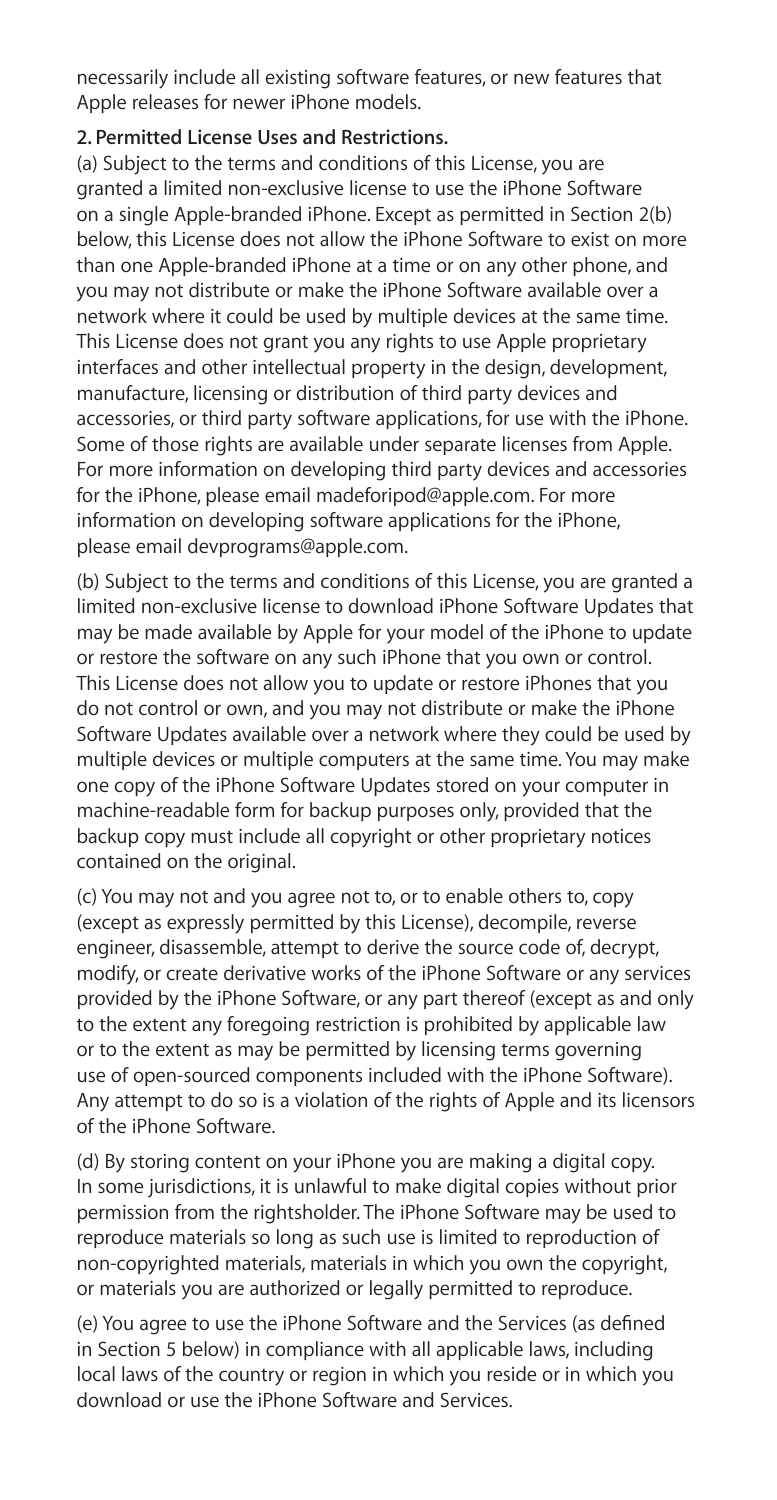**3. Transfer.** You may not rent, lease, lend, sell, redistribute, or sublicense the iPhone Software. You may, however, make a one-time permanent transfer of all of your license rights to the iPhone Software to another party in connection with the transfer of ownership of your iPhone, provided that: (a) the transfer must include your iPhone and all of the iPhone Software, including all its component parts, original media, printed materials and this License; (b) you do not retain any copies of the iPhone Software, full or partial, including copies stored on a computer or other storage device; and (c) the party receiving the iPhone Software reads and agrees to accept the terms and conditions of this License.

#### **4. Consent to Use of Data.**

(a) Anonymous Diagnostic and Usage Data. You agree that Apple and its subsidiaries and agents may collect, maintain, process and use diagnostic, technical, usage and related information, including but not limited to information about your iPhone, computer, system and application software, and peripherals, that is gathered periodically to facilitate the provision of software updates, product support and other services to you (if any) related to the iPhone Software, and to verify compliance with the terms of this License. Apple may use this information, as long as it is collected anonymously in a form that does not personally identify you, to improve our products or to provide services or technologies to you.

(b) Location Data. Apple and its partners and licensees may provide certain services through your iPhone that rely upon location information. To provide and improve these services, where available, Apple and its partners and licensees may transmit, collect, maintain, process and use your location data, including the real-time geographic location of your iPhone, and location search queries. The location data and queries collected by Apple are collected in a form that does not personally identify you and may be used by Apple and its partners and licensees to provide and improve location-based products and services. **By using any location-based services on your iPhone, you agree and consent to Apple's and its partners' and licensees' transmission, collection, maintenance, processing and use of your location data and queries to provide and improve such products and services.** You may withdraw this consent at any time by going to the Location Services setting on your iPhone and either turning off the global Location Services setting or turning off the individual location settings of each location-aware application on your iPhone. Not using these location features will not impact the non location-based functionality of your iPhone. When using third party applications or services on the iPhone that use or provide location data, you are subject to and should review such third party's terms and privacy policy on use of location data by such third party applications or services.

(c) Video Calls. The FaceTime video call feature of the iPhone Software ("FaceTime") requires Internet access and may not be available in all countries or regions. Your use of FaceTime is subject to your compliance with Section 2(e) above and you understand that your iPhone's telephone number will be displayed to the other party on the FaceTime video call, even if you have a blocked number. By using the iPhone Software, you agree that Apple may use and maintain your iPhone's telephone number as a unique account identifier for the purpose of providing and improving the FaceTime feature. You may turn off the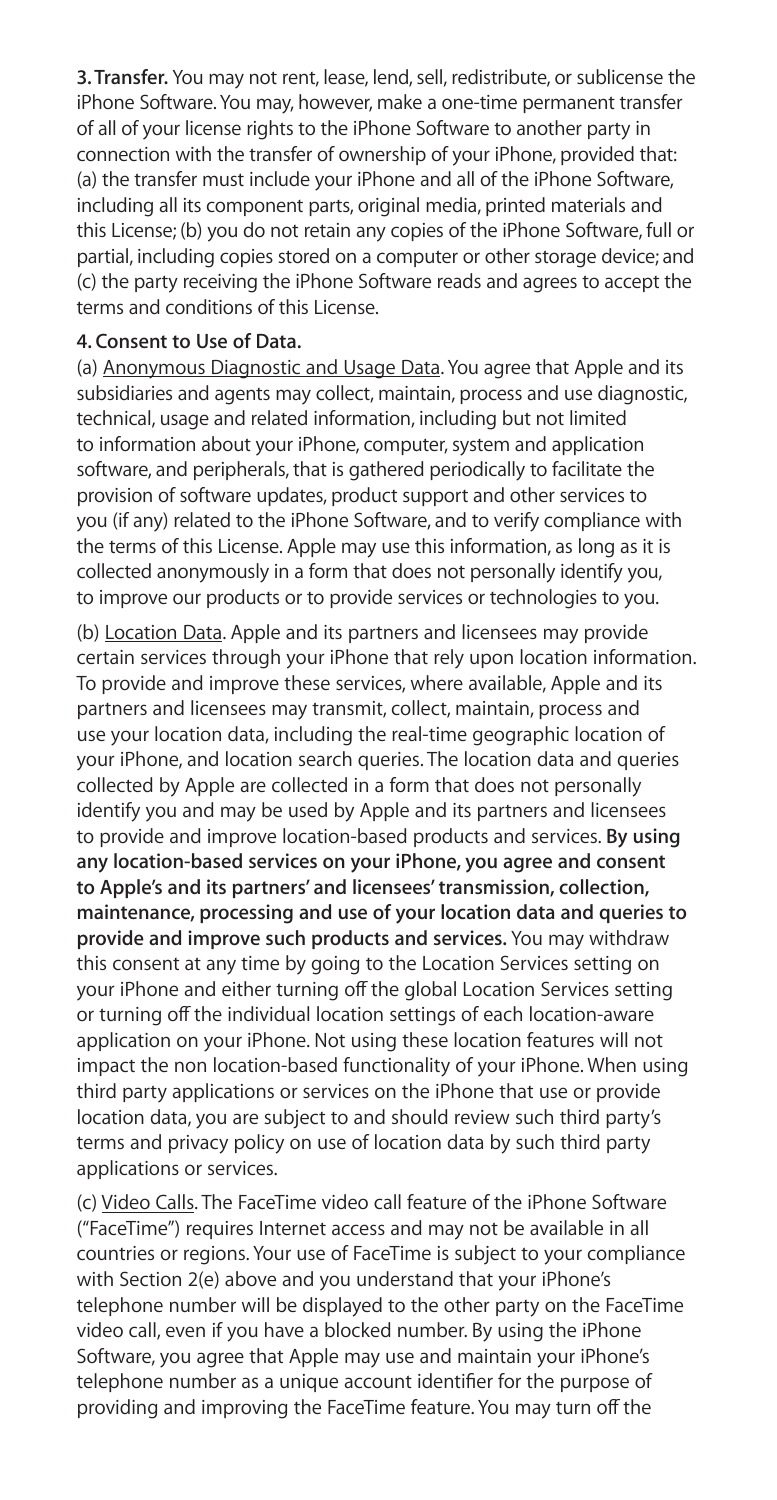FaceTime feature by going to the FaceTime Setting on your iPhone and turning it off or by going to the Restrictions setting on your iPhone and enabling the FaceTime restriction.

(d) Interest-Based Advertising. Apple may provide mobile, interestbased advertising to you. If you do not want to receive relevant ads on your iPhone, you can opt out by going to this link on your iPhone: http://oo.apple.com. If you opt out, you will continue to receive the same number of mobile ads, but they may be less relevant because they will not be based on your interests. You may still see ads related to the content on a web page or in an application or based on other non-personal information. This opt-out applies only to Apple advertising services and does not affect interest-based advertising from other advertising networks.

At all times your information will be treated in accordance with Apple's Privacy Policy, which is incorporated by reference into this License and can be viewed at: www.apple.com/legal/privacy/.

#### **5. Services and Third Party Materials.**

(a) The iPhone Software enables access to Apple's iTunes Store, App Store, Game Center, and other Apple and third party services and web sites (collectively and individually, "Services"). Use of the Services requires Internet access and use of certain Services requires you to accept additional terms. By using this software in connection with an iTunes Store account or a Game Center account, you agree to the latest iTunes Store Terms and Conditions and/or Game Center Terms and Conditions, which you may access and review at http://www.apple.com/legal/itunes/ww/.

(b) You understand that by using any of the Services, you may encounter content that may be deemed offensive, indecent, or objectionable, which content may or may not be identified as having explicit language. and that the results of any search or entering of a particular URL may automatically and unintentionally generate links or references to objectionable material. Nevertheless, you agree to use the Services at your sole risk and that Apple shall have no liability to you for content that may be found to be offensive, indecent, or objectionable.

(c) Certain Services may display, include or make available content, data, information, applications or materials from third parties ("Third Party Materials") or provide links to certain third party web sites. By using the Services, you acknowledge and agree that Apple is not responsible for examining or evaluating the content, accuracy, completeness, timeliness, validity, copyright compliance, legality, decency, quality or any other aspect of such Third Party Materials or web sites. Apple, its officers, affiliates and subsidiaries do not warrant or endorse and do not assume and will not have any liability or responsibility to you or any other person for any thirdparty Services, Third Party Materials or web sites, or for any other materials, products, or services of third parties. Third Party Materials and links to other web sites are provided solely as a convenience to you.

(d) Financial information displayed by any Services is for general informational purposes only and should not be relied upon as investment advice. Before executing any securities transaction based upon information obtained through the Services, you should consult with a financial or securities professional who is legally qualified to give financial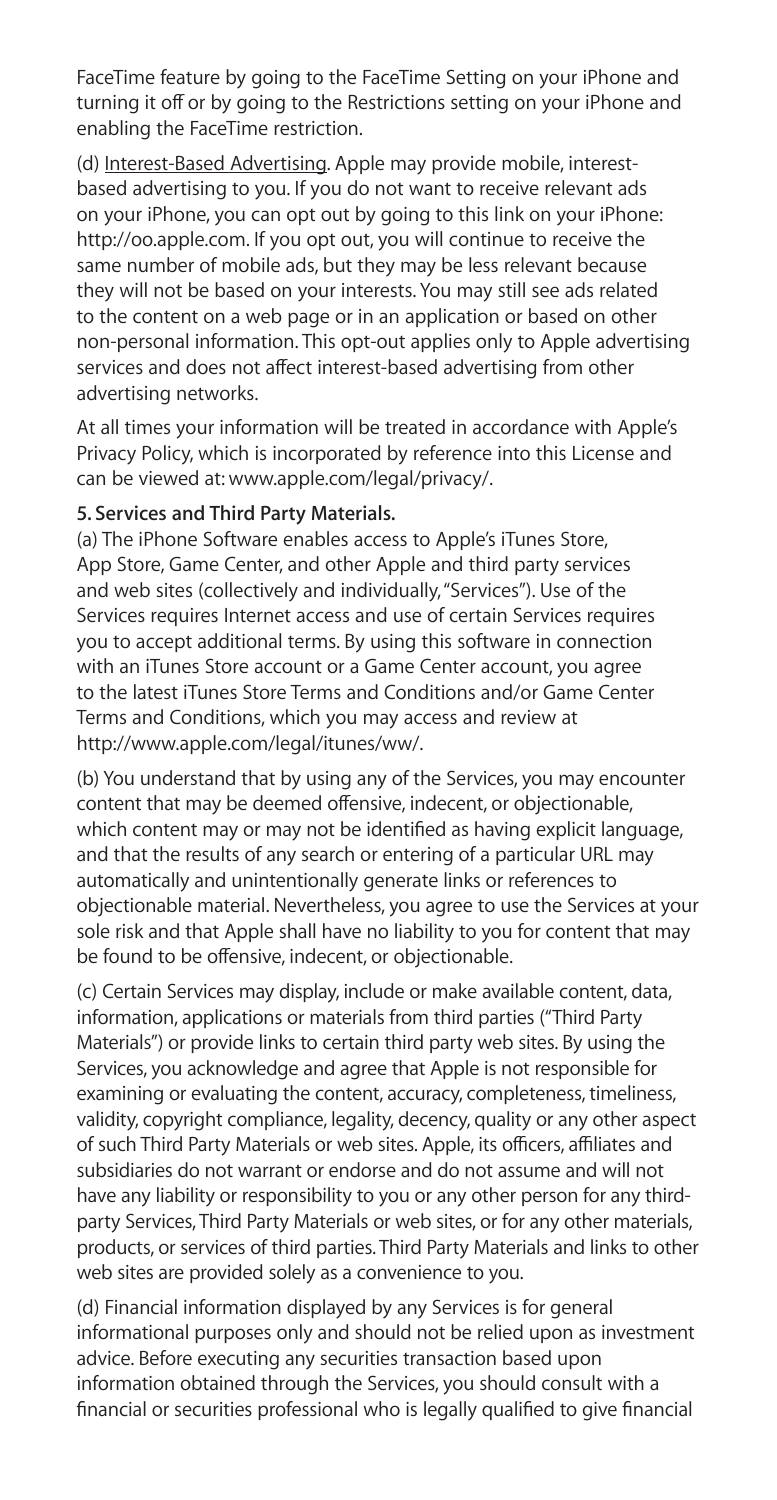or securities advice in your country or region. Location data provided by any Services is for basic navigational purposes only and is not intended to be relied upon in situations where precise location information is needed or where erroneous, inaccurate, time-delayed or incomplete location data may lead to death, personal injury, property or environmental damage. Neither Apple nor any of its content providers guarantees the availability, accuracy, completeness, reliability, or timeliness of stock information, location data or any other data displayed by any Services.

(e) You agree that the Services contain proprietary content, information and material that is owned by Apple and/or its licensors, and is protected by applicable intellectual property and other laws, including but not limited to copyright, and that you will not use such proprietary content, information or materials in any way whatsoever except for permitted use of the Services or in any manner that is inconsistent with the terms of this License or that infringes any intellectual property rights of a third party or Apple. No portion of the Services may be reproduced in any form or by any means. You agree not to modify, rent, lease, loan, sell, distribute, or create derivative works based on the Services, in any manner, and you shall not exploit the Services in any unauthorized way whatsoever, including but not limited to, using the Services to transmit any computer viruses, worms, trojan horses or other malware, or by trespass or burdening network capacity. You further agree not to use the Services in any manner to harass, abuse, stalk, threaten, defame or otherwise infringe or violate the rights of any other party, and that Apple is not in any way responsible for any such use by you, nor for any harassing, threatening, defamatory, offensive, infringing or illegal messages or transmissions that you may receive as a result of using any of the Services.

(f) In addition, Services and Third Party Materials that may be accessed from, displayed on or linked to from the iPhone are not available in all languages or in all countries or regions. Apple makes no representation that such Services and Materials are appropriate or available for use in any particular location. To the extent you choose to use or access such Services and Materials, you do so at your own initiative and are responsible for compliance with any applicable laws, including but not limited to applicable local laws. Apple and its licensors reserve the right to change, suspend, remove, or disable access to any Services at any time without notice. In no event will Apple be liable for the removal of or disabling of access to any such Services. Apple may also impose limits on the use of or access to certain Services, in any case and without notice or liability.

**6. Termination.** This License is effective until terminated. Your rights under this License will terminate automatically or otherwise cease to be effective without notice from Apple if you fail to comply with any term(s) of this License. Upon the termination of this License, you shall cease all use of the iPhone Software. Sections 5, 6, 7, 8, 9, 12 and 13 of this License shall survive any such termination.

#### **7. Disclaimer of Warranties.**

7.1 If you are a customer who is a consumer (someone who uses the iPhone Software outside of your trade, business or profession), you may have legal rights in your country of residence which would prohibit the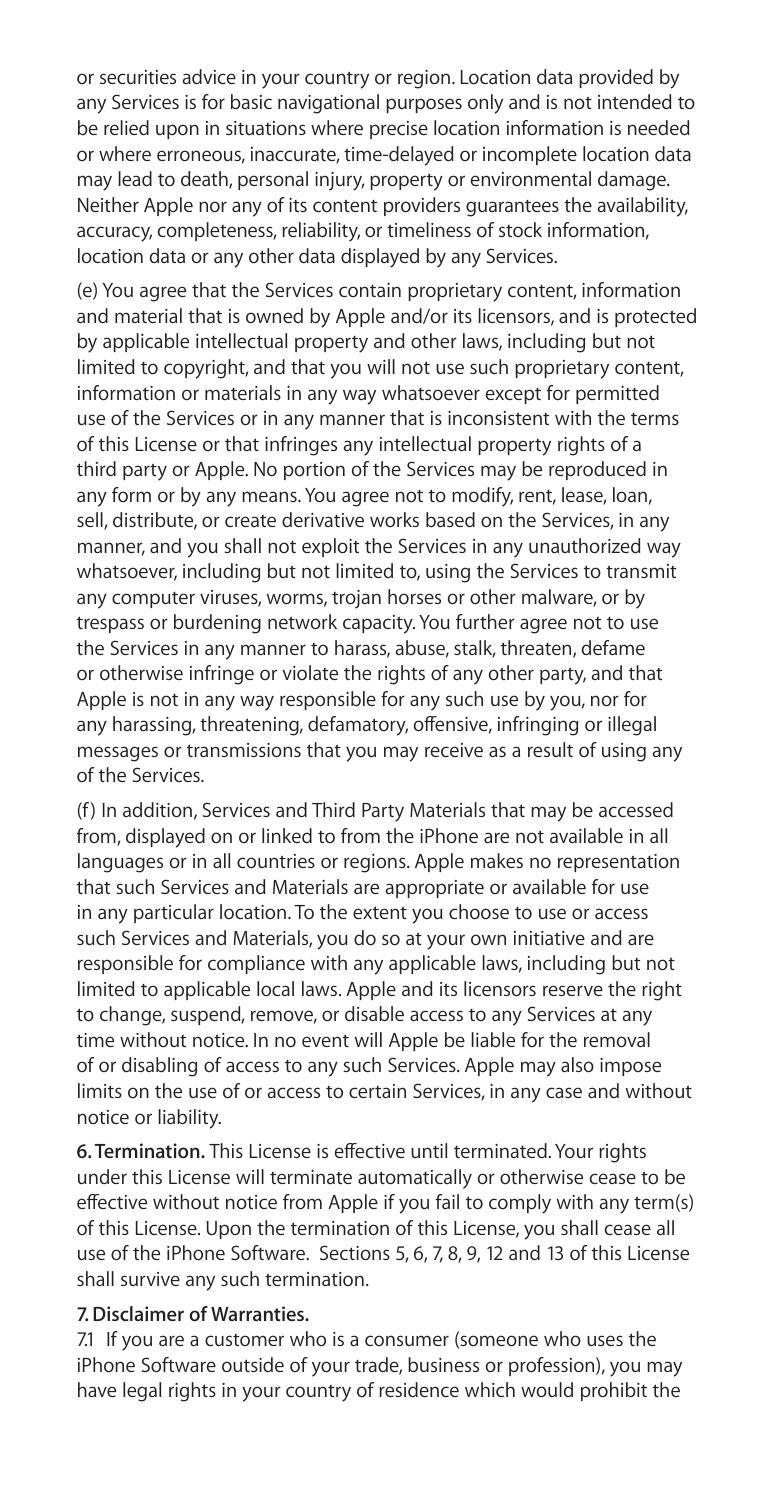following limitations from applying to you, and where prohibited they will not apply to you. To find out more about rights, you should contact a local consumer advice organization.

7.2 YOU EXPRESSLY ACKNOWLEDGE AND AGREE THAT, TO THE EXTENT PERMITTED BY APPLICABLE LAW, USE OF THE iPHONE SOFTWARE AND SERVICES IS AT YOUR SOLE RISK AND THAT THE ENTIRE RISK AS TO SATISFACTORY QUALITY, PERFORMANCE, ACCURACY AND EFFORT IS WITH YOU.

7.3 TO THE MAXIMUM EXTENT PERMITTED BY APPLICABLE LAW, THE iPHONE SOFTWARE AND SERVICES PERFORMED BY THE iPHONE SOFTWARE ARE PROVIDED "AS IS" AND "AS AVAILABLE", WITH ALL FAULTS AND WITHOUT WARRANTY OF ANY KIND, AND APPLE AND APPLE'S LICENSORS (COLLECTIVELY REFERRED TO AS "APPLE" FOR THE PURPOSES OF SECTIONS 7 AND 8) HEREBY DISCLAIM ALL WARRANTIES AND CONDITIONS WITH RESPECT TO THE iPHONE SOFTWARE AND SERVICES, EITHER EXPRESS, IMPLIED OR STATUTORY, INCLUDING, BUT NOT LIMITED TO, THE IMPLIED WARRANTIES AND/OR CONDITIONS OF MERCHANTABILITY, SATISFACTORY QUALITY, FITNESS FOR A PARTICULAR PURPOSE, ACCURACY, QUIET ENJOYMENT, AND NON-INFRINGEMENT OF THIRD PARTY RIGHTS.

7.4 APPLE DOES NOT WARRANT AGAINST INTERFERENCE WITH YOUR ENJOYMENT OF THE iPHONE SOFTWARE AND SERVICES, THAT THE FUNCTIONS CONTAINED IN OR SERVICES PERFORMED BY THE iPHONE SOFTWARE WILL MEET YOUR REQUIREMENTS, THAT THE OPERATION OF THE iPHONE SOFTWARE AND SERVICES WILL BE UNINTERRUPTED OR ERROR-FREE, THAT ANY SERVICE WILL CONTINUE TO BE MADE AVAILABLE, THAT DEFECTS IN THE iPHONE SOFTWARE OR SERVICES WILL BE CORRECTED, OR THAT THE iPHONE SOFTWARE WILL BE COMPATIBLE OR WORK WITH ANY THIRD PARTY SOFTWARE, APPLICATIONS OR THIRD PARTY SERVICES. INSTALLATION OF THIS SOFTWARE MAY AFFECT THE USABILITY OF THIRD PARTY SOFTWARE, APPLICATIONS OR THIRD PARTY SERVICES.

7.5 YOU FURTHER ACKNOWLEDGE THAT THE iPHONE SOFTWARE AND SERVICES ARE NOT INTENDED OR SUITABLE FOR USE IN SITUATIONS OR ENVIRONMENTS WHERE THE FAILURE OR TIME DELAYS OF, OR ERRORS OR INACCURACIES IN, THE CONTENT, DATA OR INFORMATION PROVIDED BY THE IPHONE SOFTWARE OR SERVICES COULD LEAD TO DEATH, PERSONAL INJURY, OR SEVERE PHYSICAL OR ENVIRONMENTAL DAMAGE, INCLUDING WITHOUT LIMITATION THE OPERATION OF NUCLEAR FACILITIES, AIRCRAFT NAVIGATION OR COMMUNICATION SYSTEMS, AIR TRAFFIC CONTROL, LIFE SUPPORT OR WEAPONS SYSTEMS.

7.6 NO ORAL OR WRITTEN INFORMATION OR ADVICE GIVEN BY APPLE OR AN APPLE AUTHORIZED REPRESENTATIVE SHALL CREATE A WARRANTY. SHOULD THE iPHONE SOFTWARE OR SERVICES PROVE DEFECTIVE, YOU ASSUME THE ENTIRE COST OF ALL NECESSARY SERVICING, REPAIR OR CORRECTION. SOME JURISDICTIONS DO NOT ALLOW THE EXCLUSION OF IMPLIED WARRANTIES OR LIMITATIONS ON APPLICABLE STATUTORY RIGHTS OF A CONSUMER, SO THE ABOVE EXCLUSION AND LIMITATIONS MAY NOT APPLY TO YOU.

**8. Limitation of Liability.** TO THE EXTENT NOT PROHIBITED BY APPLICABLE LAW, IN NO EVENT SHALL APPLE BE LIABLE FOR PERSONAL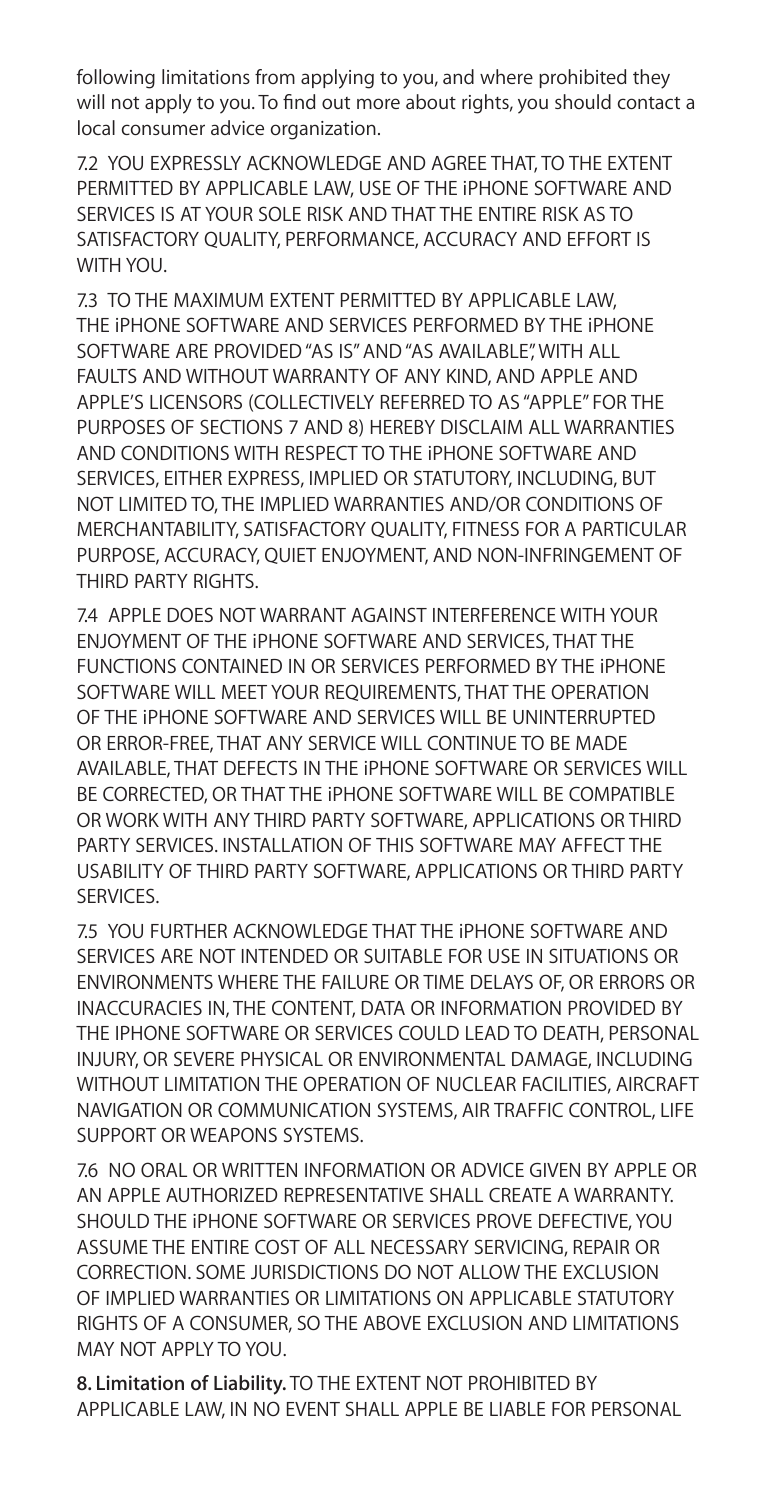INJURY, OR ANY INCIDENTAL, SPECIAL, INDIRECT OR CONSEQUENTIAL DAMAGES WHATSOEVER, INCLUDING, WITHOUT LIMITATION, DAMAGES FOR LOSS OF PROFITS, CORRUPTION OR LOSS OF DATA, FAILURE TO TRANSMIT OR RECEIVE ANY DATA, BUSINESS INTERRUPTION OR ANY OTHER COMMERCIAL DAMAGES OR LOSSES, ARISING OUT OF OR RELATED TO YOUR USE OF OR INABILITY TO USE THE iPHONE SOFTWARE AND SERVICES OR ANY THIRD PARTY SOFTWARE OR APPLICATIONS IN CONJUNCTION WITH THE iPHONE SOFTWARE, HOWEVER CAUSED, REGARDLESS OF THE THEORY OF LIABILITY (CONTRACT, TORT OR OTHERWISE) AND EVEN IF APPLE HAS BEEN ADVISED OF THE POSSIBILITY OF SUCH DAMAGES. SOME JURISDICTIONS DO NOT ALLOW THE LIMITATION OF LIABILITY FOR PERSONAL INJURY, OR OF INCIDENTAL OR CONSEQUENTIAL DAMAGES, SO THIS LIMITATION MAY NOT APPLY TO YOU. In no event shall Apple's total liability to you for all damages (other than as may be required by applicable law in cases involving personal injury) exceed the amount of two hundred and fifty dollars (U.S.\$250.00). The foregoing limitations will apply even if the above stated remedy fails of its essential purpose.

**9. Digital Certificates.** The iPhone Software contains functionality that allows it to accept digital certificates either issued from Apple or from third parties. YOU ARE SOLELY RESPONSIBLE FOR DECIDING WHETHER OR NOT TO RELY ON A CERTIFICATE WHETHER ISSUED BY APPLE OR A THIRD PARTY. YOUR USE OF DIGITAL CERTIFICATES IS AT YOUR SOLE RISK. TO THE MAXIMUM EXTENT PERMITTED BY APPLICABLE LAW, APPLE MAKES NO WARRANTIES OR REPRESENTATIONS, EXPRESS OR IMPLIED, AS TO MERCHANTABILITY OR FITNESS FOR ANY PARTICULAR PURPOSE. ACCURACY, SECURITY, OR NON-INFRINGEMENT OF THIRD PARTY RIGHTS WITH RESPECT TO DIGITAL CERTIFICATES.

**10. Export Control.** You may not use or otherwise export or re-export the iPhone Software except as authorized by United States law and the laws of the jurisdiction(s) in which the iPhone Software was obtained. In particular, but without limitation, the iPhone Software may not be exported or re-exported (a) into any U.S. embargoed countries or (b) to anyone on the U.S. Treasury Department's list of Specially Designated Nationals or the U.S. Department of Commerce Denied Person's List or Entity List. By using the iPhone Software, you represent and warrant that you are not located in any such country or on any such list. You also agree that you will not use the iPhone Software for any purposes prohibited by United States law, including, without limitation, the development, design, manufacture or production of missiles, nuclear, chemical or biological weapons.

**11. Government End Users.** The iPhone Software and related documentation are "Commercial Items", as that term is defined at 48 C.F.R. §2.101, consisting of "Commercial Computer Software" and "Commercial Computer Software Documentation", as such terms are used in 48 C.F.R. §12.212 or 48 C.F.R. §227.7202, as applicable. Consistent with 48 C.F.R. §12.212 or 48 C.F.R. §227.7202-1 through 227.7202-4, as applicable, the Commercial Computer Software and Commercial Computer Software Documentation are being licensed to U.S. Government end users (a) only as Commercial Items and (b) with only those rights as are granted to all other end users pursuant to the terms and conditions herein.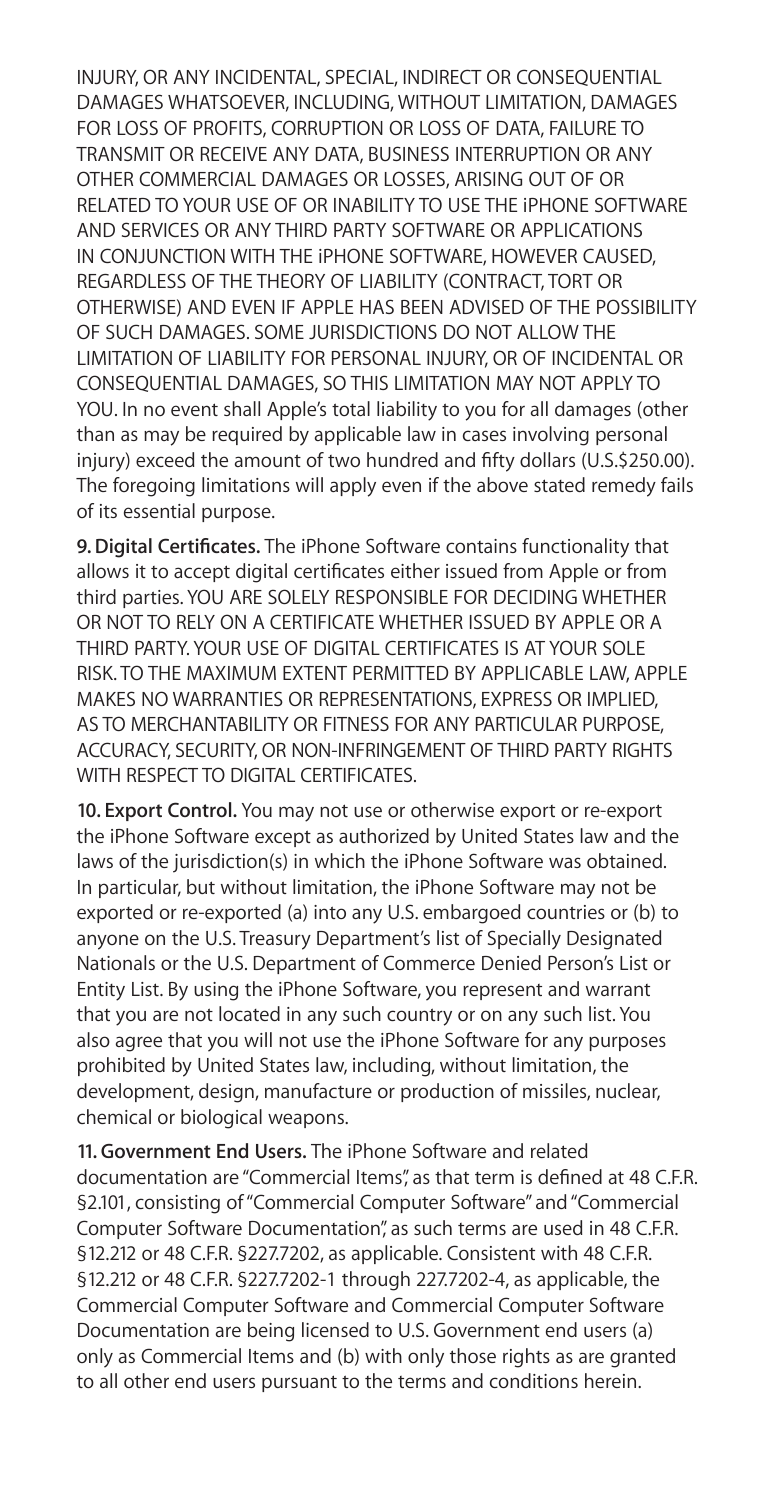Unpublished-rights reserved under the copyright laws of the United States.

**12. Controlling Law and Severability.** This License will be governed by and construed in accordance with the laws of the State of California, excluding its conflict of law principles. This License shall not be governed by the United Nations Convention on Contracts for the International Sale of Goods, the application of which is expressly excluded. If you are a consumer based in the United Kingdom, this License will be governed by the laws of the jurisdiction of your residence. If for any reason a court of competent jurisdiction finds any provision, or portion thereof, to be unenforceable, the remainder of this License shall continue in full force and effect.

**13. Complete Agreement; Governing Language.** This License constitutes the entire agreement between you and Apple relating to the iPhone Software and supersedes all prior or contemporaneous understandings regarding such subject matter. No amendment to or modification of this License will be binding unless in writing and signed by Apple. Any translation of this License is done for local requirements and in the event of a dispute between the English and any non-English versions, the English version of this License shall govern, to the extent not prohibited by local law in your jurisdiction.

**14. Third Party Acknowledgements.** Portions of the iPhone Software may utilize or include third party software and other copyrighted material. Acknowledgements, licensing terms and disclaimers for such material are contained in the electronic documentation for the iPhone Software, and your use of such material is governed by their respective terms. Use of the Google Safe Browsing Service is subject to the Google Terms of Service (http://www.google.com/terms\_of\_service.html) and to Google's Privacy Policy (http://www.google.com/privacypolicy.html).

#### **15. Use of MPEG-4; H.264/AVC Notice.**

(a) The iPhone Software contains MPEG-4 video encoding and/or decoding functionality. The iPhone Software is licensed under the MPEG-4 Visual Patent Portfolio License for the personal and non-commercial use of a consumer for (i) encoding video in compliance with the MPEG-4 Visual Standard ("MPEG-4 Video") and/or (ii) decoding MPEG-4 video that was encoded by a consumer engaged in a personal and non-commercial activity and/or was obtained from a video provider licensed by MPEG LA to provide MPEG-4 video. No license is granted or shall be implied for any other use. Additional information including that relating to promotional, internal and commercial uses and licensing may be obtained from MPEG LA, LLC. See http://www.mpegla.com.

(b) The iPhone Software contains AVC encoding and/or decoding functionality, commercial use of H.264/AVC requires additional licensing and the following provision applies: THE AVC FUNCTIONALITY IN THE iPHONE SOFTWARE IS LICENSED HEREIN ONLY FOR THE PERSONAL AND NON-COMMERCIAL USE OF A CONSUMER TO (i) ENCODE VIDEO IN COMPLIANCE WITH THE AVC STANDARD ("AVC VIDEO") AND/OR (ii) DECODE AVC VIDEO THAT WAS ENCODED BY A CONSUMER ENGAGED IN A PERSONAL AND NON-COMMERCIAL ACTIVITY AND/OR AVC VIDEO THAT WAS OBTAINED FROM A VIDEO PROVIDER LICENSED TO PROVIDE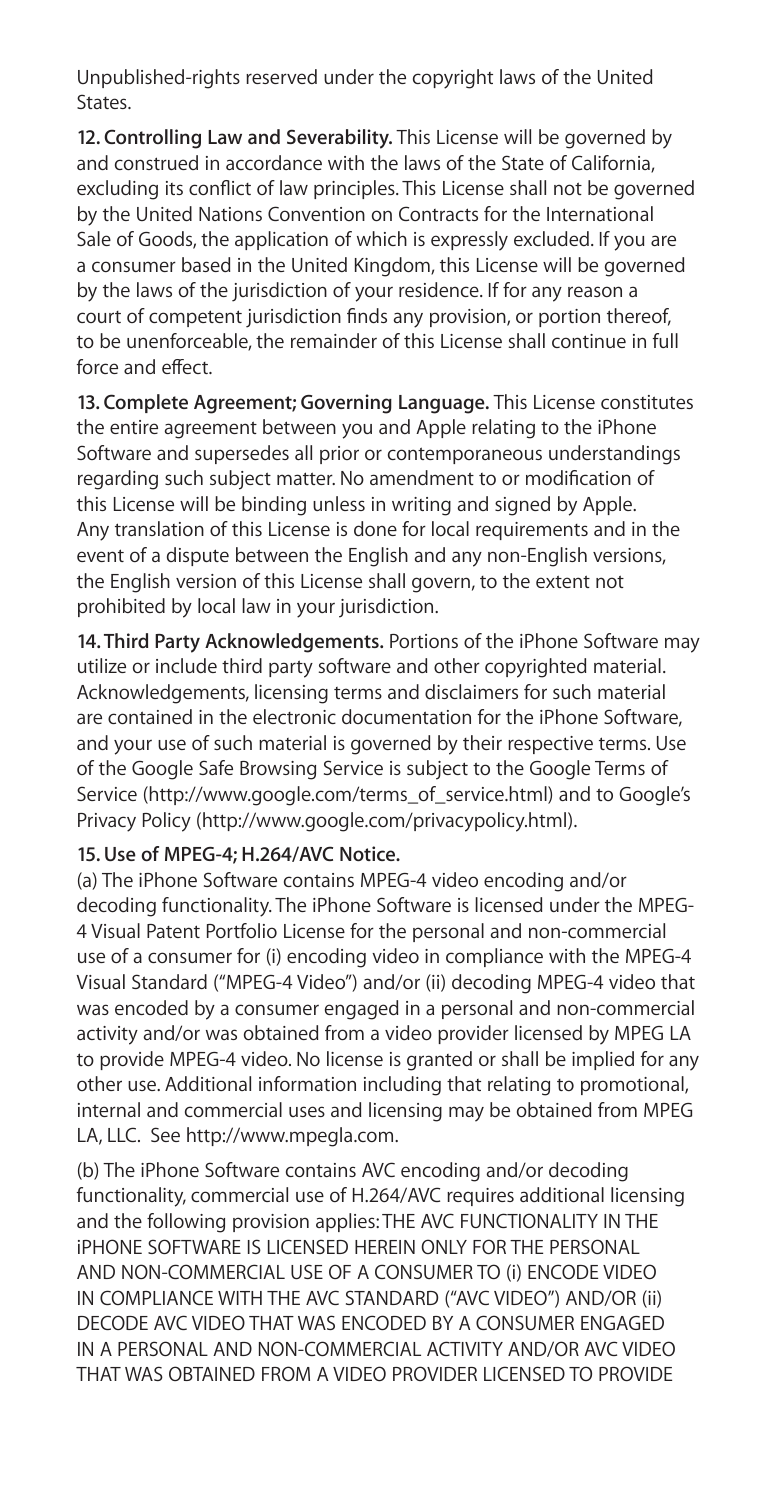#### AVC VIDEO. INFORMATION REGARDING OTHER USES AND LICENSES MAY BE OBTAINED FROM MPEG LA L.L.C. SEE HTTP://WWW.MPEGLA.COM.

**16. Yahoo Search Service Restrictions.** The Yahoo Search Service available through Safari is licensed for use only in the following countries and regions: Argentina, Aruba, Australia, Austria, Barbados, Belgium, Bermuda, Brazil, Bulgaria, Canada, Cayman Islands, Chile, Colombia, Cyprus, Czech Republic, Denmark, Dominican Republic, Ecuador, El Salvador, Finland, France, Germany, Greece, Grenada, Guatemala, Hong Kong, Hungary, Iceland, India, Indonesia, Ireland, Italy, Jamaica, Latvia, Lithuania, Luxembourg, Malaysia, Malta, Mexico, Netherlands, New Zealand, Nicaragua, Norway, Panama, Peru, Philippines, Poland, Portugal, Puerto Rico, Romania, Singapore, Slovakia, Slovenia, South Korea, Spain, St. Lucia, St. Vincent, Sweden, Switzerland, Taiwan, Thailand, The Bahamas, Trinidad and Tobago, Turkey, UK, Uruguay, US and Venezuela.

**17. Microsoft Exchange Notice.** The Microsoft Exchange mail setting in the iPhone Software is licensed only for over-the-air synchronization of information, such as email, contacts, calendar and tasks, between your iPhone and Microsoft Exchange Server or other server software licensed by Microsoft to implement the Microsoft Exchange ActiveSync protocol.

EA0654 Update Rev. 7/19/10

# **NOTICES FROM APPLE**

If Apple needs to contact you about your product or account, you consent to receive the notices by email. You agree that any such notices that we send you electronically will satisfy any legal communication requirements.

# **GOOGLE MAPS TERMS AND CONDITIONS**

Thank you for trying out the Google Maps for mobile software application! This page contains the terms and conditions (the "Terms and Conditions") for Google Maps for mobile and the enterprise version of Google Maps for mobile. In order to use this software, including any third party software made available to you in conjunction with this software and/or the related service, (collectively referred to below as "Google Maps for mobile") you agree to be bound by these Terms and Conditions, either on behalf of yourself or on behalf of your employer or other entity. If you are agreeing to be bound by these Terms and Conditions on behalf of your employer or other entity, you represent and warrant that you have full legal authority to bind your employer or such entity to these Terms and Conditions. If you don't have the legal authority to bind, please press "No" when asked whether you agree to these Terms and Conditions, and do not proceed with use of this product.

**Additional Terms** Google Maps for mobile is designed to be used in conjunction with Google's Maps services and other Google services. Accordingly, you agree and acknowledge that your use of Google Maps for mobile is also subject to (a) the specific terms of service for Google Maps (which can be viewed at http://local.google.com/help/terms\_local. html) including the content notices applicable thereto (which can be viewed at http://local.google.com/help/legalnotices\_local.html), (b) the general Google terms of service (which can be viewed at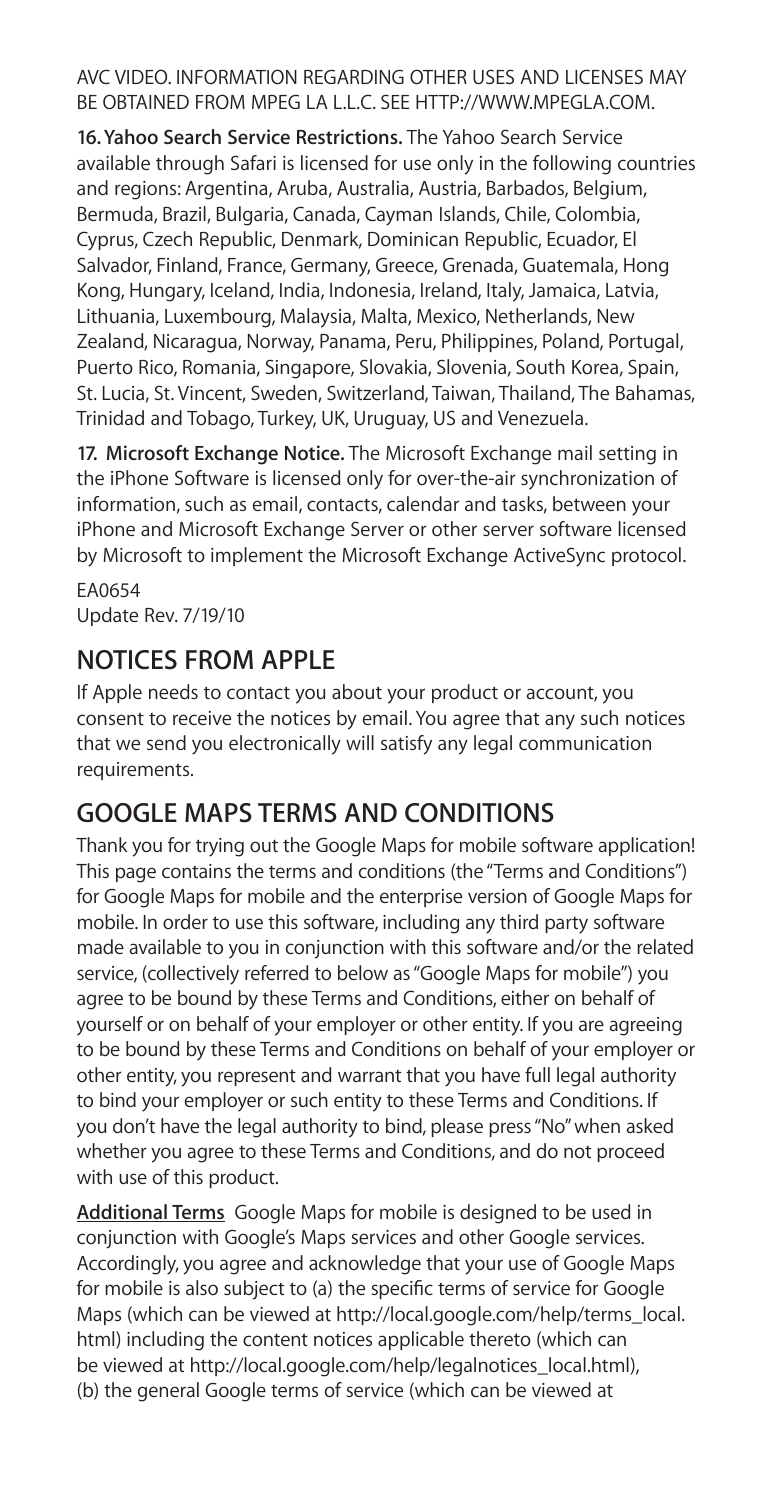http://www.google.com/terms\_of\_service.html) and (c) Google's overall privacy policy (which can be viewed at http://www.google.com/ privacypolicy.html), as well as specific privacy policies, such as the Google Maps for mobile privacy policy included with this application, such provisions being hereby incorporated into these Terms and Conditions by reference. To the extent that there is any inconsistency or conflict between such additional terms and these Terms and Conditions, the provisions of these Terms and Conditions take precedence.

**Network Charges** Google does not charge for downloading or using Google Maps for mobile, but depending on your plan and your carrier or provider, your carrier or other provider may charge you for downloading Google Maps for mobile or for use of your mobile phone when you access information or other Google services through Google Maps for mobile.

**Non-Commercial Use Only** Google Maps for mobile is made available to you for your non-commercial use only. This means that you may use it for your personal use only: you may use it at work or at home, to search for anything you want, subject to the terms set out in these Terms and Conditions. You need to obtain Google's permission first, which you can do by contacting mobile-support@google.com, if you want to sell Google Maps for mobile or any information, services, or software associated with or derived from it, or if you want to modify, copy, license, or create derivative works from Google Maps for mobile.

Unless you have our prior written consent, you agree not to modify, adapt, translate, prepare derivative works from, decompile, reverse engineer, disassemble or otherwise attempt to derive source code from Google Maps for mobile.

Furthermore, you may not use Google Maps for mobile in any manner that could damage, disable, overburden, or impair Google's services (e.g., you may not use the Google Maps for mobile in an automated manner), nor may you use Google Maps for mobile in any manner that could interfere with any other party's use and enjoyment of Google's services.

If you have comments on Google Maps for mobile or ideas on how to improve it, please email mobile-support@google.com. Please note that by doing so, you also grant Google and third parties permission to use and incorporate your ideas or comments into Google Maps for mobile (or third party software) without further notice or compensation.

**Intellectual Property** As between you and Google, you agree and acknowledge that Google owns all rights, title and interest in and to Google Maps for mobile, including without limitation all associated Intellectual Property Rights. "Intellectual Property Rights" means any and all rights existing from time to time under patent law, copyright law, trade secret law, trademark law, unfair competition law, and any and all other proprietary rights, and any and all applications, renewals, extensions and restorations thereof, now or hereafter in force and effect worldwide. You agree to not remove, obscure, or alter Google's or any third party's copyright notice, trademarks, or other proprietary rights notices affixed to or contained within or accessed in conjunction with or through the Google Maps for mobile.

**Disclaimer of Warranties** Google and any third party who makes its software available in conjunction with or through Google Maps for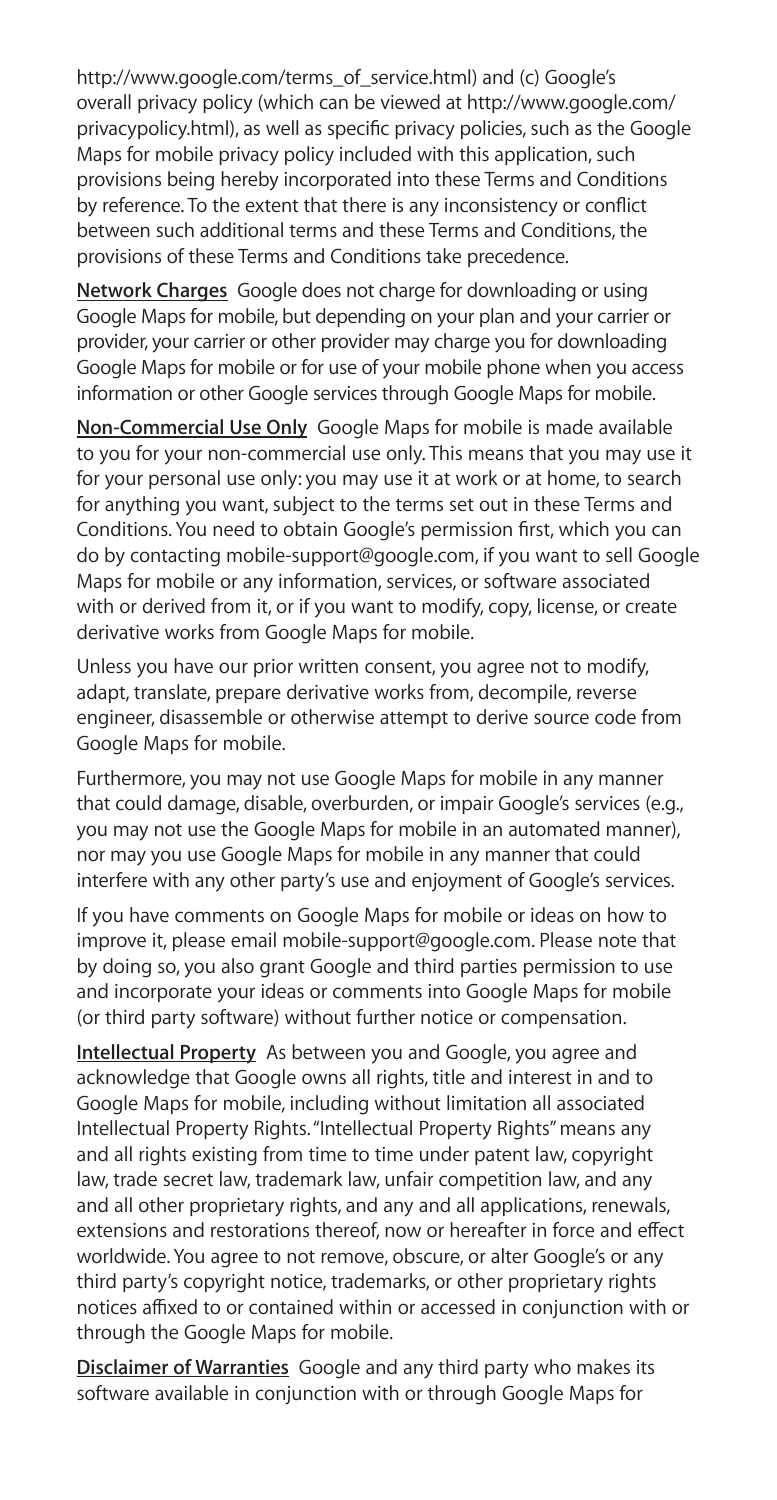mobile disclaim any responsibility for any harm resulting from your use of Google Maps for mobile and/or any third party software accessed in conjunction with or through Google Maps for mobile.

GOOGLE MAPS FOR MOBILE IS PROVIDED "AS IS," WITH NO WARRANTIES WHATSOEVER, GOOGLE AND SUCH THIRD PARTIES EXPRESSLY DISCLAIM TO THE FULLEST EXTENT PERMITTED BY LAW ALL EXPRESS, IMPLIED, AND STATUTORY WARRANTIES, INCLUDING, WITHOUT LIMITATION, THE WARRANTIES OF MERCHANTABILITY, FITNESS FOR A PARTICULAR PURPOSE, AND NON-INFRINGEMENT OF PROPRIETARY RIGHTS. GOOGLE AND ANY SUCH THIRD PARTIES DISCLAIM ANY WARRANTIES REGARDING THE SECURITY, RELIABILITY, TIMELINESS, AND PERFORMANCE OF GOOGLE MAPS FOR MOBILE AND SUCH THIRD PARTY SOFTWARE.

YOU UNDERSTAND AND AGREE THAT YOU DOWNLOAD AND/OR USE GOOGLE MAPS FOR MOBILE AT YOUR OWN DISCRETION AND RISK AND THAT YOU WILL BE SOLELY RESPONSIBLE FOR ANY DAMAGES TO YOUR COMPUTER OR MOBILE DEVICE SYSTEM OR LOSS OF DATA THAT RESULTS FROM THE DOWNLOAD OR USE OF GOOGLE MAPS FOR MOBILE. SOME STATES OR OTHER JURISDICTIONS DO NOT ALLOW THE EXCLUSION OF IMPLIED WARRANTIES, SO THE ABOVE EXCLUSIONS MAY NOT APPLY TO YOU. YOU MAY ALSO HAVE OTHER RIGHTS THAT VARY FROM STATE TO STATE AND JURISDICTION TO JURISDICTION.

**Limitation of Liability** UNDER NO CIRCUMSTANCES SHALL GOOGLE OR ANY THIRD PARTY WHO MAKE THEIR SOFTWARE AVAILABLE IN CONJUNCTION WITH OR THROUGH THE GOOGLE MAPS FOR MOBILE BE LIABLE TO ANY USER ON ACCOUNT OF THAT USER'S USE OR MISUSE OF GOOGLE MAPS FOR MOBILE. SUCH LIMITATION OF LIABILITY SHALL APPLY TO PREVENT RECOVERY OF DIRECT, INDIRECT, INCIDENTAL, CONSEQUENTIAL, SPECIAL, EXEMPLARY, AND PUNITIVE DAMAGES WHETHER SUCH CLAIM IS BASED ON WARRANTY, CONTRACT, TORT (INCLUDING NEGLIGENCE), OR OTHERWISE, (EVEN IF GOOGLE AND/ OR A THIRD PARTY SOFTWARE PROVIDER HAVE BEEN ADVISED OF THE POSSIBILITY OF SUCH DAMAGES). SUCH LIMITATION OF LIABILITY SHALL APPLY WHETHER THE DAMAGES ARISE FROM LISE OR MISUSE OF AND RELIANCE ON GOOGLE MAPS FOR MOBILE OR ON PRODUCTS OR SERVICES MADE AVAILABLE IN CONJUNCTION WITH OR THROUGH GOOGLE MAPS FOR MOBILE, FROM INABILITY TO USE GOOGLE MAPS FOR MOBILE OR PRODUCTS OR SERVICES MADE AVAILABLE IN CONJUNCTION WITH OR THROUGH THE GOOGLE MAPS FOR MOBILE, OR FROM THE INTERRUPTION, SUSPENSION, OR TERMINATION OF GOOGLE MAPS FOR MOBILE OR PRODUCTS OR SERVICES MADE AVAILABLE IN CONJUNCTION WITH OR THROUGH GOOGLE MAPS FOR MOBILE (INCLUDING SUCH DAMAGES INCURRED BY THIRD PARTIES). SUCH LIMITATION SHALL APPLY NOTWITHSTANDING A FAILURE OF ESSENTIAL PURPOSE OF ANY LIMITED REMEDY AND TO THE FULLEST EXTENT PERMITTED BY LAW. SOME STATES OR OTHER JURISDICTIONS DO NOT ALLOW THE EXCLUSION OR LIMITATION OF LIABILITY FOR INCIDENTAL OR CONSEQUENTIAL DAMAGES, SO THE ABOVE LIMITATIONS AND EXCLUSIONS MAY NOT APPLY TO YOU.

**Miscellaneous Provisions** These Terms and Conditions will be governed by and construed in accordance with the laws of the State of California, without giving effect to the conflict of laws provisions of California or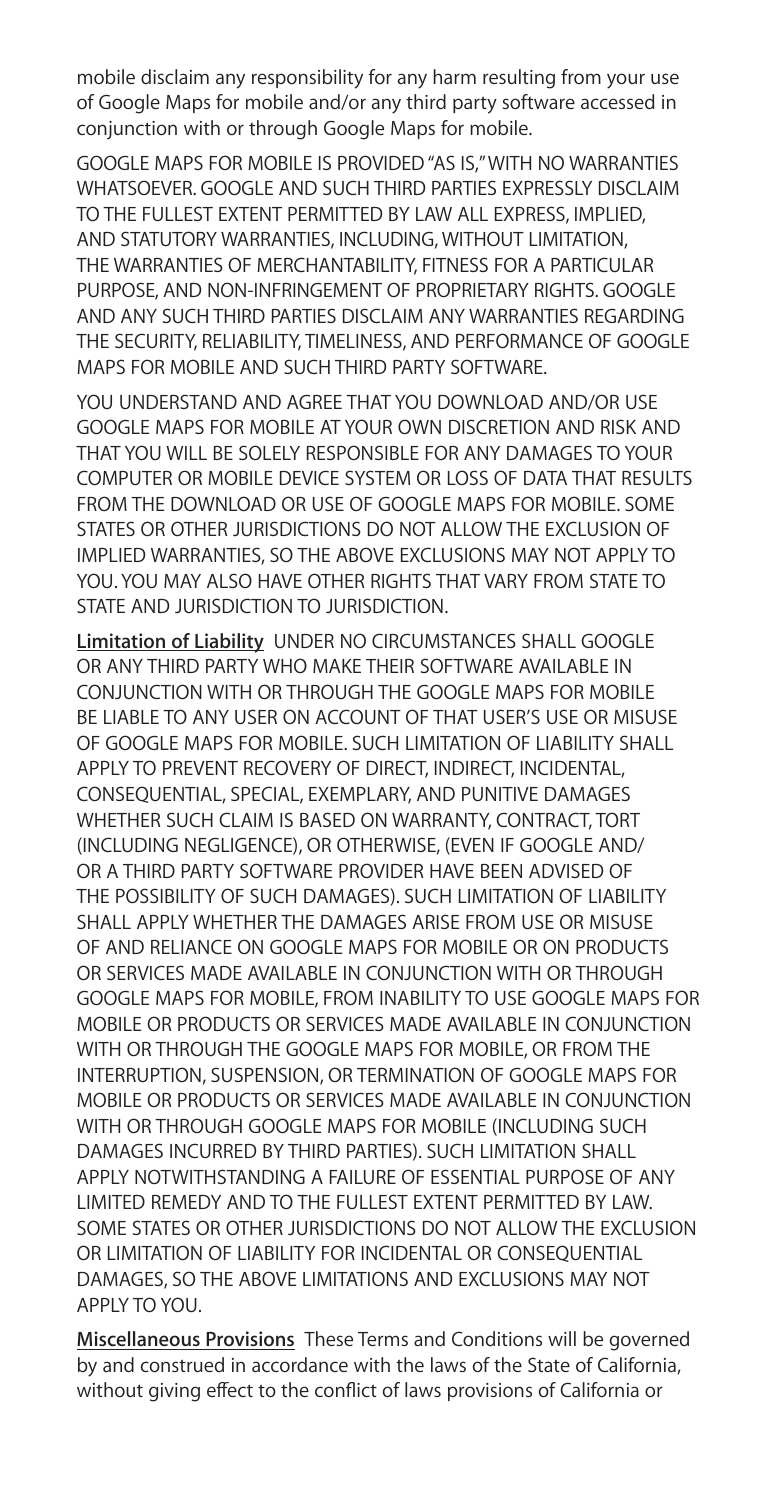your actual state or country of residence. If for any reason a court of competent jurisdiction finds any provision or portion of these Terms and Conditions to be unenforceable, the remainder of these Terms and Conditions will continue in full force and effect.

These Terms and Conditions constitute the entire agreement between you and Google with respect to the subject matter hereof and supersede and replace all prior or contemporaneous understandings or agreements, written or oral, regarding such subject matter. Any waiver of any provision of these Terms and Conditions will be effective only if in writing and signed by Google.

September 2007

## **YOUTUBE TERMS AND CONDITIONS**

http://www.youtube.com/t/terms

# Apple One (1) Year Limited Warranty

For Apple Branded Products Only

**CONSUMER RIGHTS AND RESTRICTIONS. FOR CONSUMERS, WHO ARE COVERED BY CONSUMER PROTECTION LAWS OR REGULATIONS IN THEIR COUNTRY OF PURCHASE OR, IF DIFFERENT, THEIR COUNTRY OF RESIDENCE, THE BENEFITS CONFERRED BY THIS WARRANTY ARE IN ADDITION TO ALL RIGHTS AND REMEDIES CONVEYED BY SUCH CONSUMER PROTECTION LAWS AND REGULATIONS. THIS WARRANTY DOES NOT EXCLUDE, LIMIT OR SUSPEND ANY RIGHTS OF CONSUMERS ARISING OUT OF NONCONFORMITY WITH A SALES CONTRACT. HOWEVER, AS DESCRIBED BELOW, APPLE DISCLAIMS STATUTORY AND IMPLIED WARRANTIES TO THE EXTENT PERMITTED BY LAW, AND IN SO FAR AS SUCH WARRANTIES CANNOT BE DISCLAIMED, ALL SUCH WARRANTIES SHALL TO THE EXTENT PERMITTED BY LAW BE LIMITED IN DURATION TO THE DURATION OF THE EXPRESS WARRANTY DESCRIBED BELOW AND TO THE REPAIR OR REPLACEMENT SERVICE AS DETERMINED BY APPLE IN ITS SOLE DISCRETION. SOME STATES (COUNTRIES AND PROVINCES) DO NOT ALLOW LIMITATIONS ON HOW LONG AN IMPLIED WARRANTY OR CONDITION MAY LAST, SO THE LIMITATIONS DESCRIBED ABOVE MAY NOT APPLY TO YOU. THIS WARRANTY GIVES YOU SPECIFIC LEGAL RIGHTS, AND YOU MAY ALSO HAVE OTHER RIGHTS THAT VARY FROM STATE TO STATE (OR BY COUNTRY OR PROVINCE). THIS LIMITED WARRANTY IS GOVERNED BY AND CONSTRUED UNDER THE LAWS OF THE COUNTRY IN WHICH THE PRODUCT PURCHASE TOOK PLACE. APPLE, THE WARRANTOR UNDER THIS LIMITED WARRANTY, IS IDENTIFIED AT THE END OF THIS DOCUMENT ACCORDING TO THE COUNTRY OR REGION IN WHICH THE PRODUCT PURCHASE TOOK PLACE.**

WARRANTY. Apple's warranty obligations for this hardware product are limited to the terms set forth herein. Apple, as defined in the table below, warrants this Apple-branded hardware product against defects in materials and workmanship under normal use for a period of ONE (1) YEAR from the date of retail purchase by the original end-user purchaser ("Warranty Period"). If a hardware defect arises and a valid claim is received within the Warranty Period, at its option and to the extent permitted by law, Apple will either (1) repair the hardware defect at no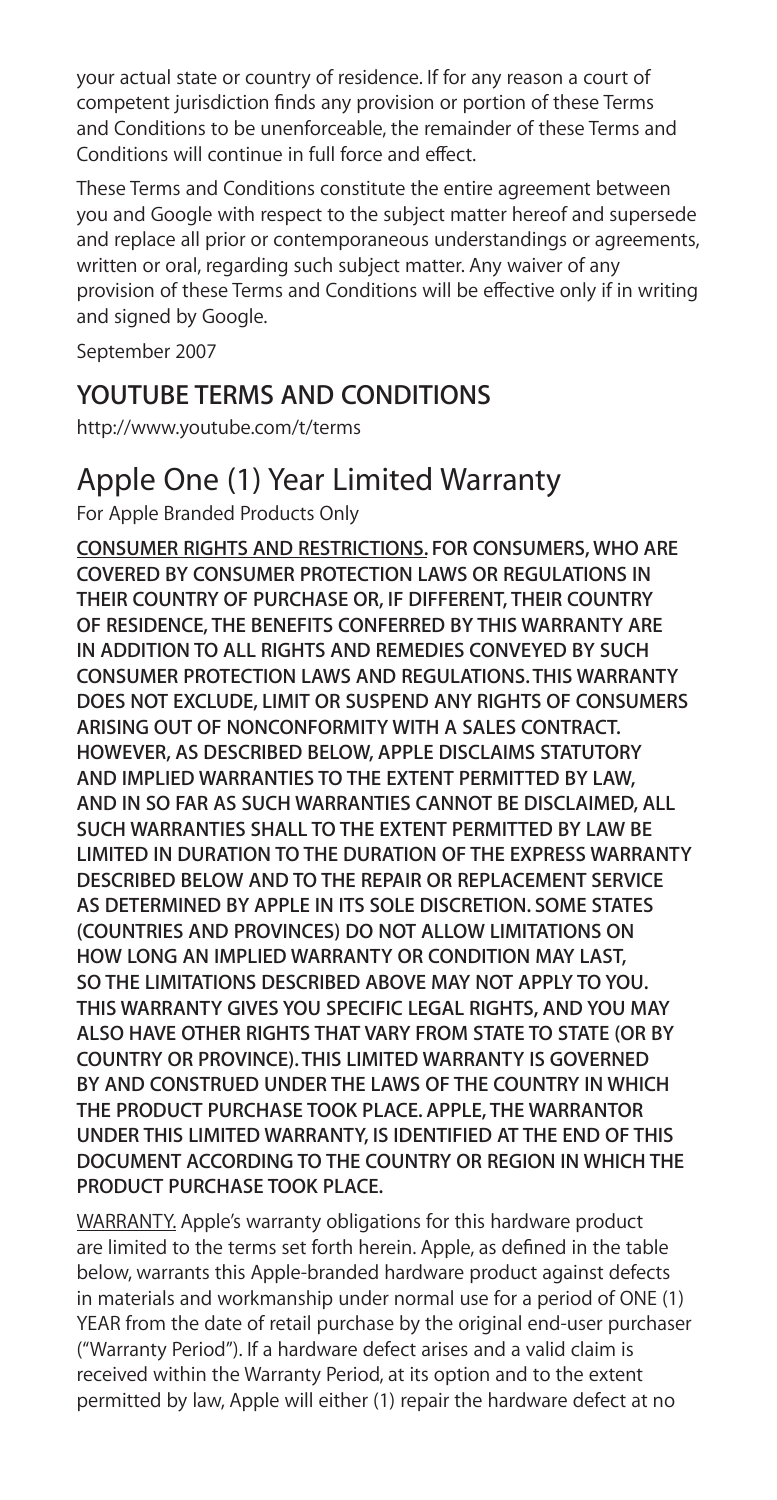charge, using new parts or refurbished parts that are equivalent to new in performance and reliability, (2) exchange the product with a product that is new or refurbished that is equivalent to new in performance and reliability and is at least functionally equivalent to the original product, or (3) refund the purchase price of the product. Apple may request that you replace defective parts with user-installable new or refurbished parts that Apple provides in fulfillment of its warranty obligation. A replacement product or part, including a user-installable part that has been installed in accordance with instructions provided by Apple, assumes the remaining warranty of the original product or ninety (90) days from the date of replacement or repair, whichever provides longer coverage for you. When a product or part is exchanged, any replacement item becomes your property and the replaced item becomes Apple's property. Parts provided by Apple in fulfillment of its warranty obligation must be used in products for which warranty service is claimed. When a refund is given, the product for which the refund is provided must be returned to Apple and becomes Apple's property.

EXCLUSIONS AND LIMITATIONS. TO THE EXTENT PERMITTED BY LAW, THIS WARRANTY AND THE REMEDIES SET FORTH ABOVE ARE EXCLUSIVE AND IN LIEU OF ALL OTHER WARRANTIES, REMEDIES AND CONDITIONS, WHETHER ORAL, WRITTEN, STATUTORY, EXPRESS OR IMPLIED. AS PERMITTED BY APPLICABLE LAW, APPLE SPECIFICALLY DISCLAIMS ANY AND ALL STATUTORY OR IMPLIED WARRANTIES, INCLUDING, WITHOUT LIMITATION, WARRANTIES OF MERCHANTABILITY AND FITNESS FOR A PARTICULAR PURPOSE AND WARRANTIES AGAINST HIDDEN OR LATENT DEFECTS. **IF APPLE CANNOT LAWFULLY DISCLAIM STATUTORY OR IMPLIED WARRANTIES THEN TO THE EXTENT PERMITTED BY LAW, ALL SUCH WARRANTIES SHALL BE LIMITED IN DURATION TO THE DURATION OF THE EXPRESS WARRANTY AND TO THE REPAIR OR REPLACEMENT SERVICE AS DETERMINED BY APPLE IN ITS SOLE DISCRETION. SOME STATES (COUNTRIES AND PROVINCES) DO NOT ALLOW LIMITATIONS ON HOW LONG AN IMPLIED WARRANTY OR CONDITION MAY LAST, SO THE LIMITATIONS DESCRIBED ABOVE MAY NOT APPLY TO YOU.** No Apple reseller, agent, or employee is authorized to make any modification, extension, or addition to this warranty. If any term is held to be illegal or unenforceable, the legality or enforceability of the remaining terms shall not be affected or impaired.

This Limited Warranty applies only to the hardware product manufactured by or for Apple that can be identified by the "Apple" trademark, trade name, or logo affixed to it. The Limited Warranty does not apply to any non-Apple hardware product or any software, even if packaged or sold with the Apple hardware. Manufacturers, suppliers, or publishers, other than Apple, may provide their own warranties to the end user purchaser, but Apple, in so far as permitted by law, provides their products "as is". Software distributed by Apple with or without the Apple brand name (including, but not limited to system software) is not covered under this Limited Warranty. Refer to the licensing agreement accompanying the software for details of your rights with respect to its use.

Apple does not warrant that the operation of the product will be uninterrupted or error-free. Apple is not responsible for damage arising from failure to follow instructions relating to the product's use.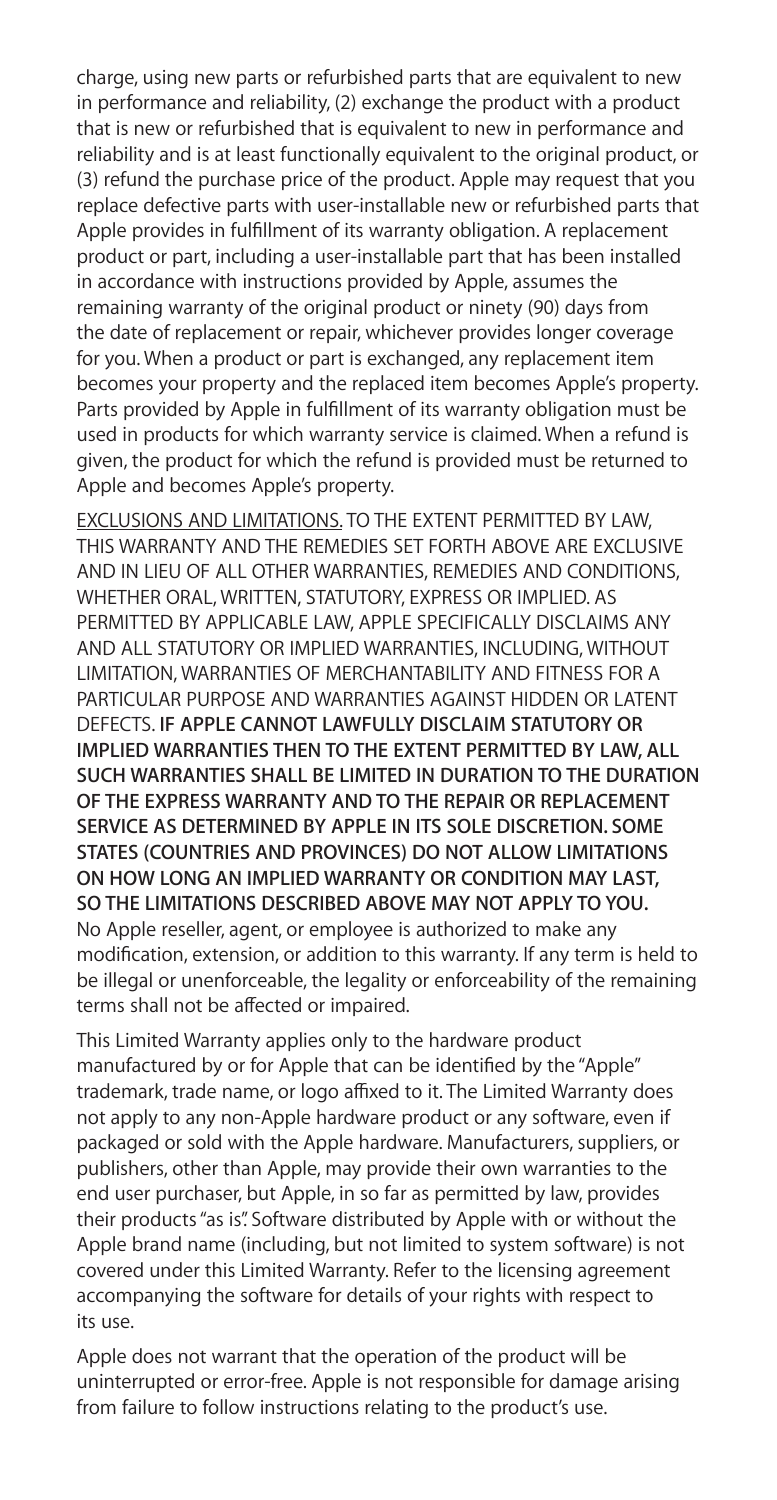**This warranty does not apply: (a) to consumable parts, such as batteries, or protective coatings designed to diminish over time unless failure has occurred due to a defect in materials or workmanship;**  (b) to cosmetic damage, including but not limited to scratches **dents, and broken plastic on ports; (c) to damage caused by use with non-Apple products; (d) to damage caused by accident, abuse, misuse, liquid contact, fire, earthquake or other external causes; (e) to damage caused by operating the product outside the permitted or intended uses described by Apple; (f) to damage caused by service (including upgrades and expansions) performed by anyone who is not a representative of Apple or an Apple Authorized Service Provider ("AASP"); (g) to a product or part that has been modified to alter functionality or capability without the written permission of Apple; (h) to defects caused by normal wear and tear or otherwise due to the normal aging of the product or (i) if any Apple serial number has been removed or defaced.**

*Important:* **Do not open the hardware product. Opening the hardware product may cause damage that is not covered by this warranty. Only Apple or an AASP should perform service on this hardware product.**

EXCEPT AS PROVIDED IN THIS WARRANTY AND TO THE MAXIMUM EXTENT PERMITTED BY LAW, APPLE IS NOT RESPONSIBLE FOR DIRECT SPECIAL, INCIDENTAL OR CONSEQUENTIAL DAMAGES RESULTING FROM ANY BREACH OF WARRANTY OR CONDITION, OR UNDER ANY OTHER LEGAL THEORY, INCLUDING BUT NOT LIMITED TO LOSS OF USE; LOSS OF REVENUE; LOSS OF ACTUAL OR ANTICIPATED PROFITS (INCLUDING LOSS OF PROFITS ON CONTRACTS); LOSS OF THE USE OF MONEY; LOSS OF ANTICIPATED SAVINGS; LOSS OF BUSINESS; LOSS OF OPPORTUNITY; LOSS OF GOODWILL; LOSS OF REPUTATION; LOSS OF, DAMAGE TO, COMPROMISE OR CORRUPTION OF DATA; OR ANY INDIRECT OR CONSEQUENTIAL LOSS OR DAMAGE HOWSOEVER CAUSED INCLUDING THE REPLACEMENT OF EQUIPMENT AND PROPERTY, ANY COSTS OF RECOVERING, PROGRAMMING OR REPRODUCING ANY PROGRAM OR DATA STORED IN OR USED WITH THE APPLE PRODUCT AND ANY FAILURE TO MAINTAIN THE CONFIDENTIALITY OF DATA STORED ON THE PRODUCT. THE FOREGOING LIMITATION SHALL NOT APPLY TO DEATH OR PERSONAL INJURY CLAIMS, OR ANY STATUTORY LIABILITY FOR INTENTIONAL AND GROSS NEGLIGENT ACTS AND/OR OMISSIONS. APPLE DISCLAIMS ANY REPRESENTATION THAT IT WILL BE ABLE TO REPAIR ANY PRODUCT UNDER THIS WARRANTY OR MAKE A PRODUCT EXCHANGE WITHOUT RISK TO OR LOSS OF PROGRAMS OR DATA. **SOME STATES (COUNTRIES AND PROVINCES) DO NOT ALLOW THE EXCLUSION OR LIMITATION OF INCIDENTAL OR CONSEQUENTIAL DAMAGES, SO THE ABOVE LIMITATION OR EXCLUSION MAY NOT APPLY TO YOU.**

OBTAINING WARRANTY SERVICE. Please access and review the online help resources described below before seeking warranty service. If the product is still not functioning properly after making use of these resources, please contact the Apple representatives or, if applicable, an Apple owned retail store ("Apple Retail") or an AASP using the information provided below. When contacting Apple via telephone, other charges may apply depending on your location. When calling, an Apple representative or AASP will help determine whether your product requires service and, if it does, will inform you how Apple will provide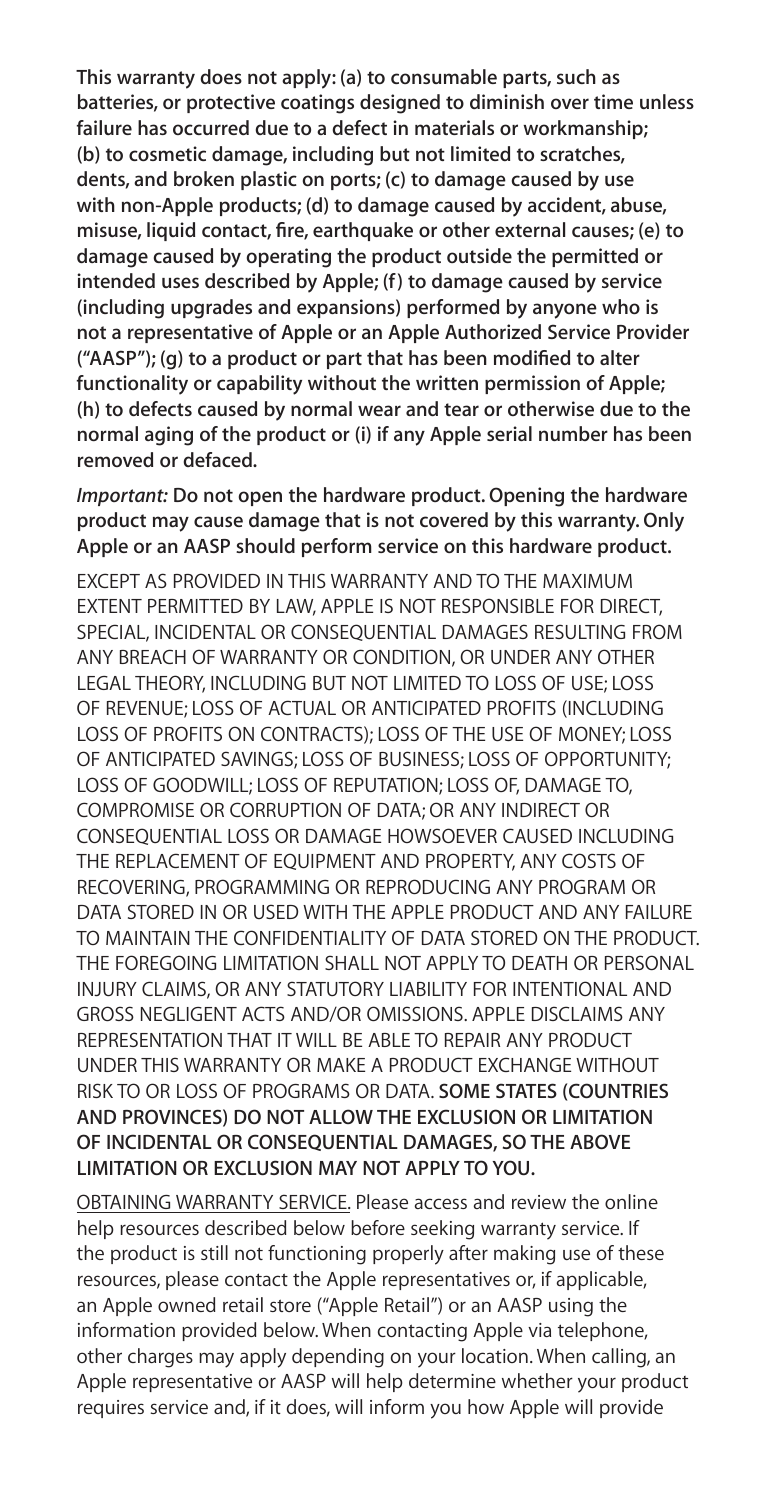it. You must assist in diagnosing issues with your product and follow Apple's warranty processes.

Apple may restrict service to the country where Apple or its Authorized Distributors originally sold the hardware product. Apple will provide warranty service either (i) at an Apple Retail or AASP location, where service is performed at the location, or the Apple Retail or AASP may send the product to an Apple repair service location for service, (ii) by sending you prepaid way bills (and if you no longer have the original packaging, Apple may send you packaging material) to enable you to ship the product to Apple's repair service location for service, or (iii) by sending you user-installable new or refurbished replacement product or parts to enable you to service or exchange your own product ("DIY Service"). Upon receipt of the replacement product or part, the original product or part becomes the property of Apple and you agree to follow instructions, including, if required, arranging the return of original product or part to Apple in a timely manner. When providing DIY Service requiring the return of the original product or part, Apple may require a credit card authorization as security for the retail price of the replacement product or part and applicable shipping costs. If you follow instructions, Apple will cancel the credit card authorization, so you will not be charged for the product or part and shipping costs. If you fail to return the replaced product or part as instructed or the replaced product or part is not eligible for warranty service, Apple will charge the credit card for the authorized amount.

Service options, parts availability and response times may vary according to the country in which service is requested. Service options are subject to change at any time. You may be responsible for shipping and handling charges if the product cannot be serviced in the country in which service is requested. If you seek service in a country that is not the country of original purchase, you will comply with all applicable import and export laws and regulations and be responsible for all custom duties, V.A.T. and other associated taxes and charges. Where international service is available, Apple may repair or exchange defective products and parts with comparable products and parts that comply with local standards. In accordance with applicable law, Apple may require that you furnish proof of purchase details and/or comply with registration requirements before receiving warranty service. Online information with more details on obtaining warranty service is provided below.

PRIVACY. Apple will maintain and use customer information in **accordance** with the Apple Customer Privacy Policy available at www.apple.com/legal/warranty/privacy.

DATA BACKUP. If your product is capable of storing software programs, data and other information, you should protect its contents against possible operational failures. Before you deliver your product for warranty service it is your responsibility to keep a separate backup copy of the contents, remove all personal information and data that you want to protect and disable any security passwords. **THE CONTENTS OF YOUR PRODUCT WILL BE DELETED AND THE STORAGE MEDIA REFORMATTED IN THE COURSE OF WARRANTY SERVICE.** Your product or a replacement product will be returned to you as your product was configured when originally purchased, subject to applicable updates.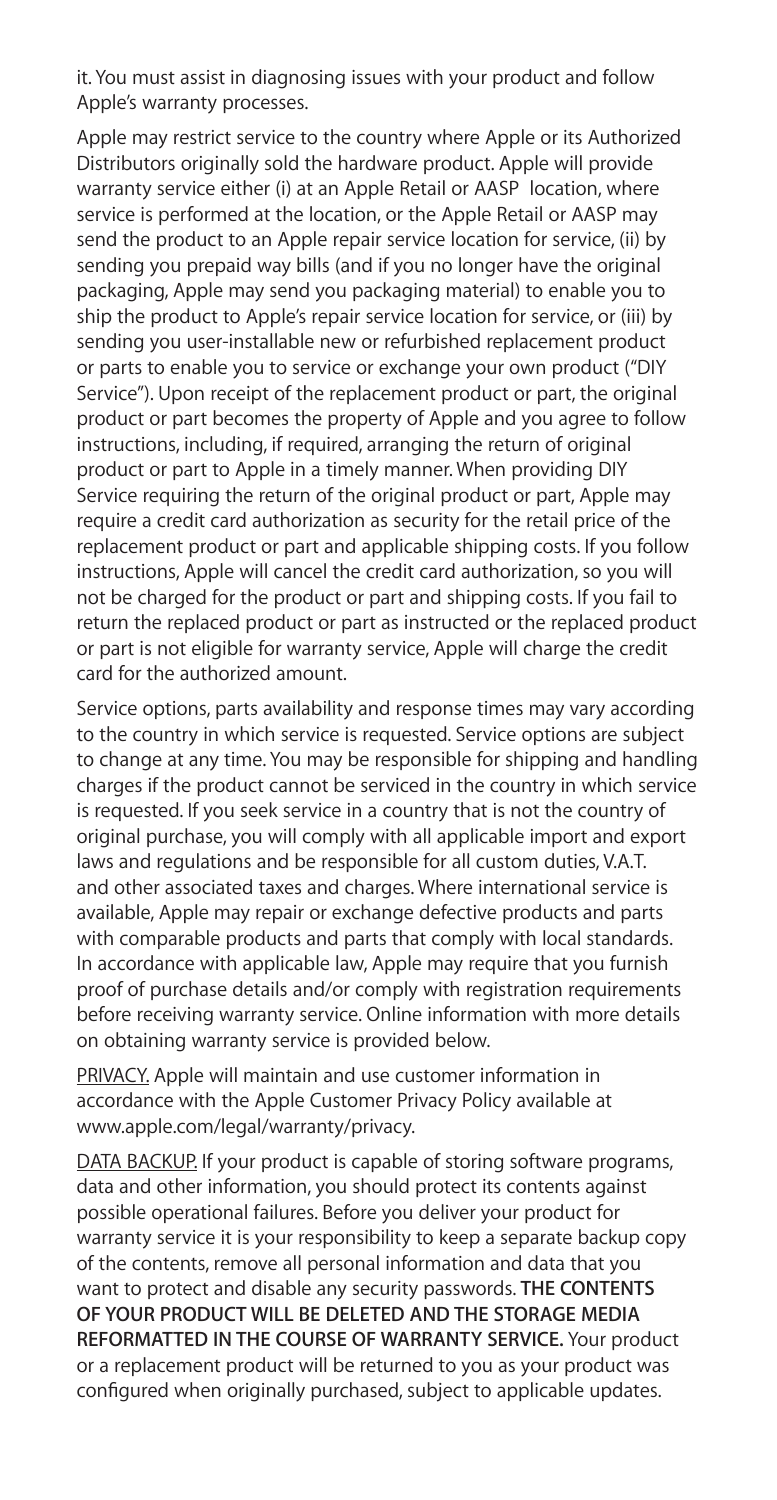Apple may install system software updates as part of warranty service that will prevent the hardware from reverting to an earlier version of the system software. Third party applications installed on the hardware may not be compatible or work with the hardware as a result of the system software update. You will be responsible for reinstalling all other software programs, data and passwords. Recovery and reinstallation of software programs and user data are not covered under this Limited Warranty.

ONLINE INFORMATION. More information on the following is available online:

**International Support Information** www.apple.com/support/country

**Authorized Distributors**

www.apple.com/iphone/countries

**Apple Authorized Service Providers** support.apple.com/kb/HT1937

**Apple Retail Store** www.apple.com/retail/storelist

**Apple Support and Service** www.apple.com/support/contact/phone\_contacts.html

**Apple Complimentary Support** www.apple.com/support/country/index.html?dest=complimentary

# **Warranty Obligor for Region or Country of Purchase**

| <b>Region/Country of Purchase</b>                          | <b>Apple Address</b>                                                                                                  |
|------------------------------------------------------------|-----------------------------------------------------------------------------------------------------------------------|
| <b>Americas</b>                                            |                                                                                                                       |
| Brazil                                                     | Apple Computer Brasil Ltda<br>Av. Cidade Jardim 400, 2 Andar, Sao Paulo,<br>SP Brasil 01454-901                       |
| Canada                                                     | Apple Canada Inc.<br>7495 Birchmount Rd.; Markham, Ontario,<br>Canada: L3R 5G2 Canada                                 |
| Mexico                                                     | Apple Operations Mexico, S.A. de C.V.<br>Av. Paseo de la Reforma 505, Piso 33,<br>Colonia Cuauhtemoc, Mexico DF 06500 |
| <b>United States and</b><br>Other Americas Countries       | Apple Inc.<br>1 Infinite Loop; Cupertino, CA 95014, USA                                                               |
| <b>Europe, Middle East and Africa</b>                      |                                                                                                                       |
| All countries                                              | Apple Sales International<br>Hollyhill Industrial Estate Hollyhill, Cork,<br>Republic of Ireland                      |
| <b>Asia Pacific</b>                                        |                                                                                                                       |
| Australia; New Zealand; Fiji,<br>Papua New Guinea; Vanuatu | Apple Pty. Limited.<br>PO Box A2629, Sydney South,<br>NSW 1235, Australia                                             |
| Hong Kong                                                  | Apple Asia Limited<br>2401 Tower One, Times Square,<br>Causeway Bay, Hong Kong                                        |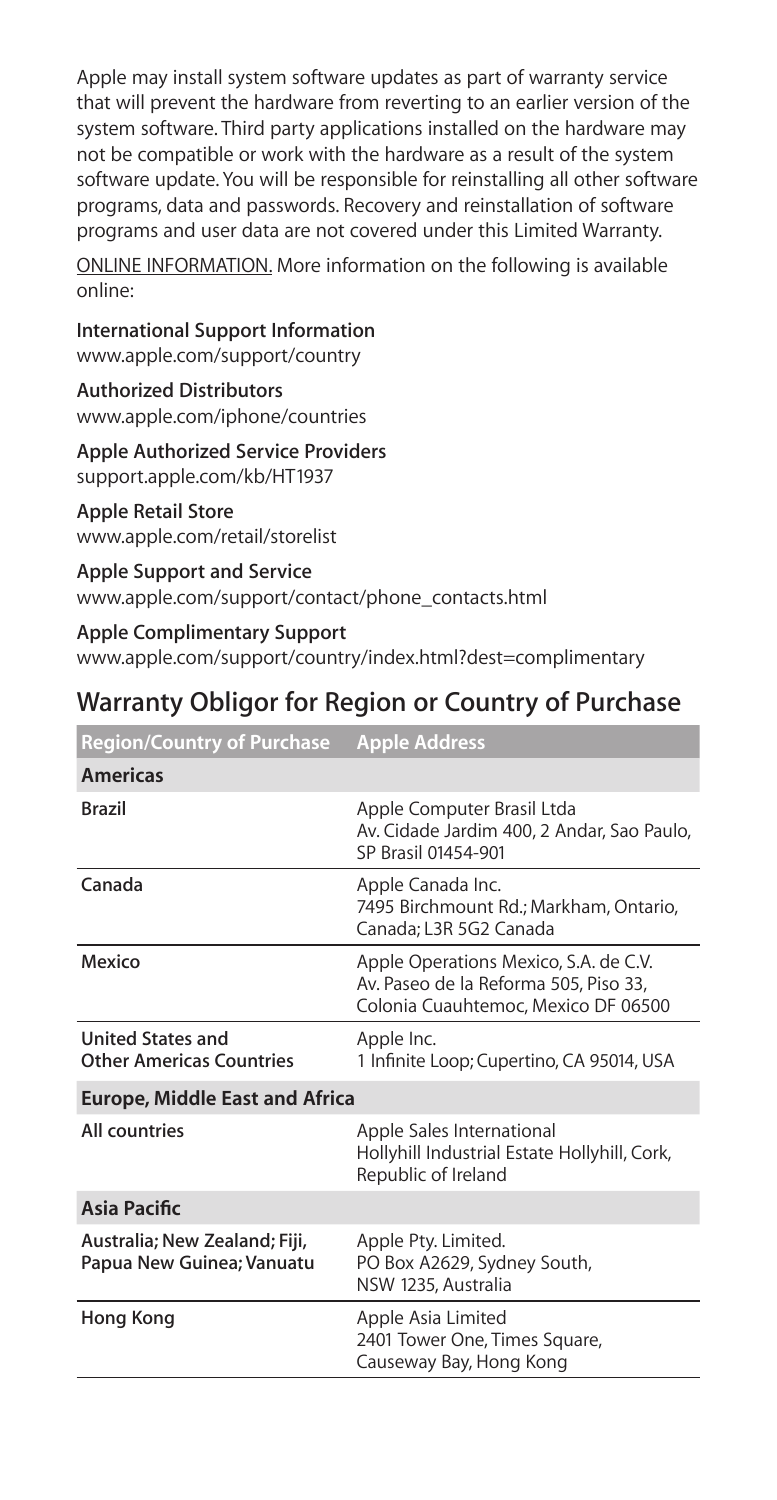| <b>Region/Country of Purchase</b>                                                                                                                              | <b>Apple Address</b>                                                                                                             |
|----------------------------------------------------------------------------------------------------------------------------------------------------------------|----------------------------------------------------------------------------------------------------------------------------------|
| India                                                                                                                                                          | Apple India Private Ltd.<br>19th Floor, Concorde Tower C.<br>UB City No 24. Vittal Mallya Road.<br>Bangalore 560-001, India      |
| Japan                                                                                                                                                          | Apple Japan Inc.<br>3-20-2 Nishishinjuku, Shinjuku-ku,<br>Tokvo, Japan                                                           |
| Korea                                                                                                                                                          | Apple Korea Ltd.<br>3201, ASEM Tower: 159, Samsung-dong,<br>Gangnam-Gu; Seoul 135-798,<br>Republic of Korea                      |
| Afghanistan, Bangladesh,<br>Bhutan, Brunei, Cambodia,<br>Guam, Indonesia, Laos.<br>Singapore, Malaysia, Nepal,<br>Pakistan, Philippines,<br>Sri Lanka, Vietnam | Apple South Asia Pte. Ltd.<br>7 Ang Mo Kio Street 64<br>Singapore 569086                                                         |
| People's Republic of China                                                                                                                                     | Apple Computer Trading (Shanghai) Co. Ltd.<br>Room 1815, No. 1 Jilong Road, Wajgaogiao<br>Free Trade Zone, Shanghai 200131 China |
| Thailand                                                                                                                                                       | Apple South Asia (Thailand) Limited<br>25th Floor, Suite B2, Siam Tower,<br>989 Rama 1 Road, Pataumwan,<br>Bangkok, 10330        |
| Taiwan                                                                                                                                                         | Apple Asia LLC<br>16A, No. 333 Tun Hwa S. Road, Sec. 2.<br>Taipei, Taiwan 106                                                    |
| Other Asian Pacific Countries                                                                                                                                  | Apple Inc.<br>1 Infinite Loop: Cupertino, CA 95014, USA                                                                          |

iPhone US Warranty v2.0